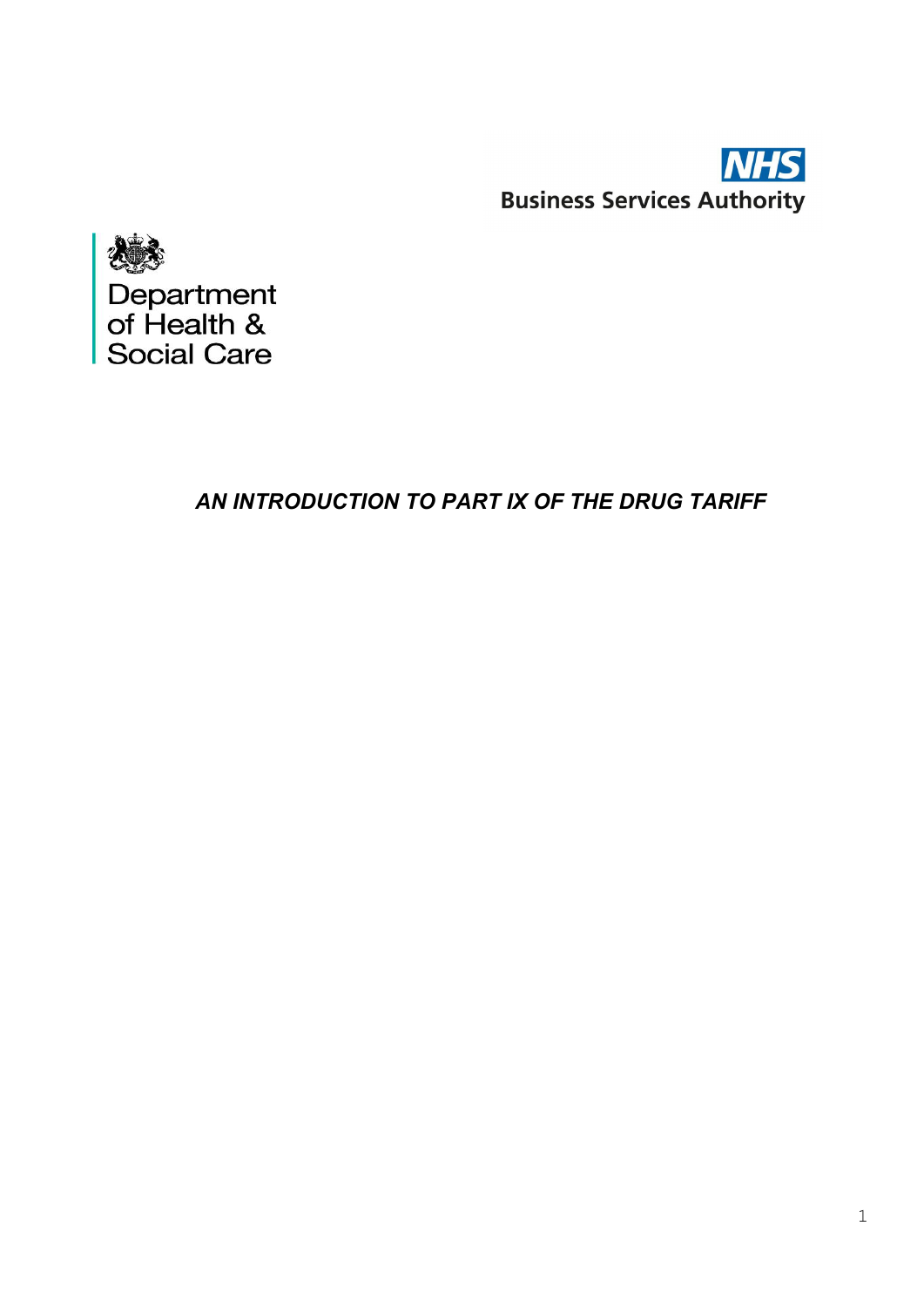**Produced by the Department of Health and Social Care and the Part IX Drug Tariff Industry Forum**

# **CONTENTS**

|                                                         |                                           | Paragraph number |
|---------------------------------------------------------|-------------------------------------------|------------------|
| Description of Part IX of the Drug Tariff               |                                           | $1 - 4$          |
| Geographical Basis and Devolution                       |                                           | 5                |
| Appropriate Practitioners and Supplementary Prescribing |                                           | $6 - 7$          |
| <b>Medical Devices</b>                                  |                                           | 8                |
| Criteria for Inclusion of Products in Part IX           |                                           | $9 - 10$         |
| Safety and quality                                      |                                           | $11 - 12$        |
| Appropriateness for GP and other prescribers            |                                           | $13 - 17$        |
| <b>Cost Effectiveness</b>                               |                                           | 18               |
|                                                         | Whether the NHS should reimburse at all   | 19               |
|                                                         | Cost compared with alternative treatments | 20               |
|                                                         | Cost compared with similar products       | 21               |
|                                                         | Negotiation                               | 22               |
| <b>Evidence Required</b>                                |                                           | 23-29            |
| <b>Promotional Policy</b>                               |                                           | 30-31            |
| The Freedom of Information Act                          |                                           | 32-34            |
| NHS Prescription Services' Decisions on Part IX listing |                                           | 35-36            |
| Pricing                                                 |                                           | 37-39            |
| The Application Procedure                               |                                           | 40-46            |
| Procedure to Remove Products from Part IX               |                                           | 47               |
| <b>Contact Details</b>                                  |                                           | 48               |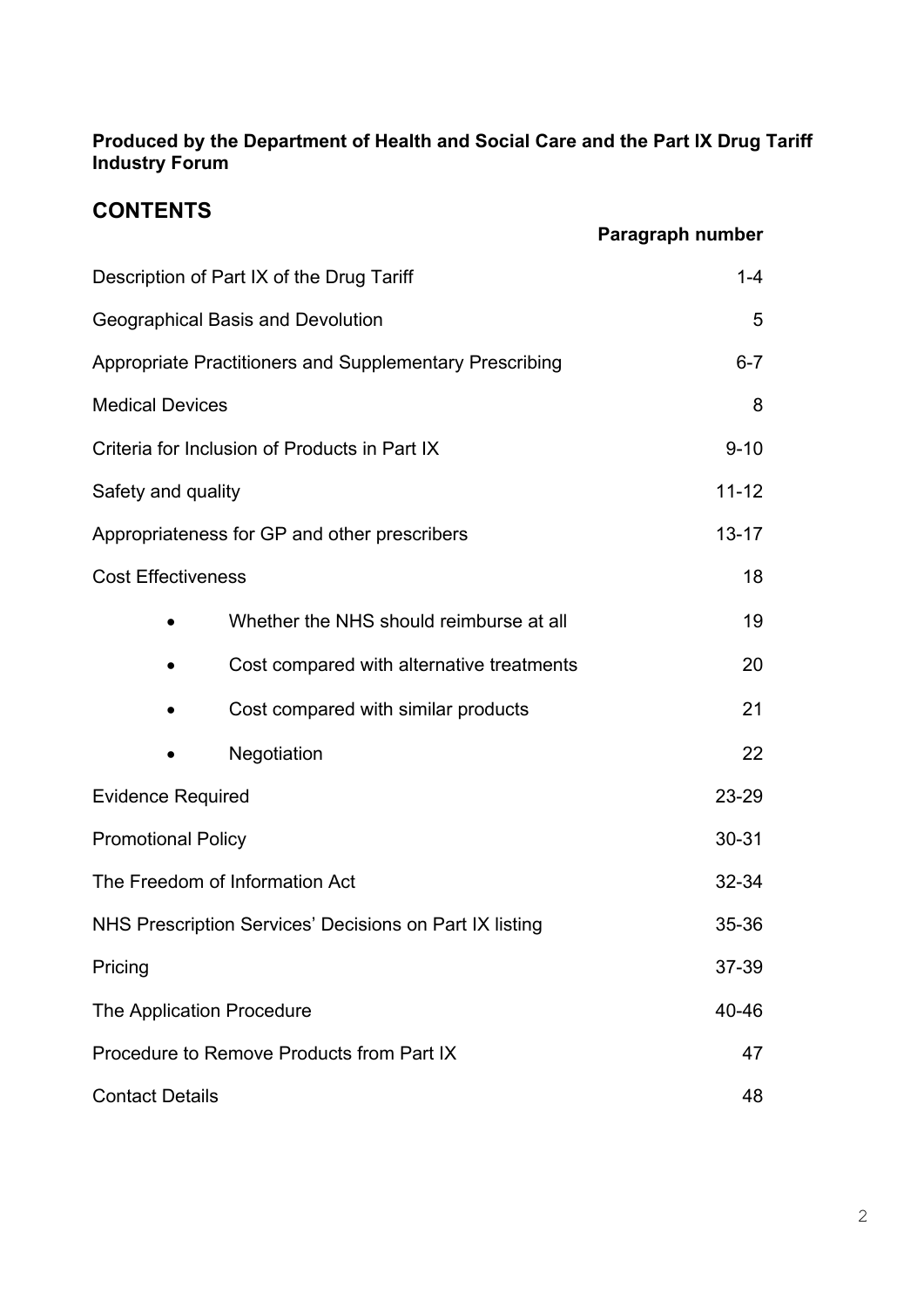Annex A: General guidance on the type of trial data and cost-effectiveness data that should be provided to support applications

Annex B: Statement by the Department of Health and Social Care on the entry pricing of products

Annex C: Part IX of the Drug Tariff: Agreement on annual increases

# Annex D: Flow chart showing the Part IX application process

Annex E: Mechanism for removing items from Part IX of the Drug Tariff

- Annex F: Trade organisations
- Annex G: Frequently asked questions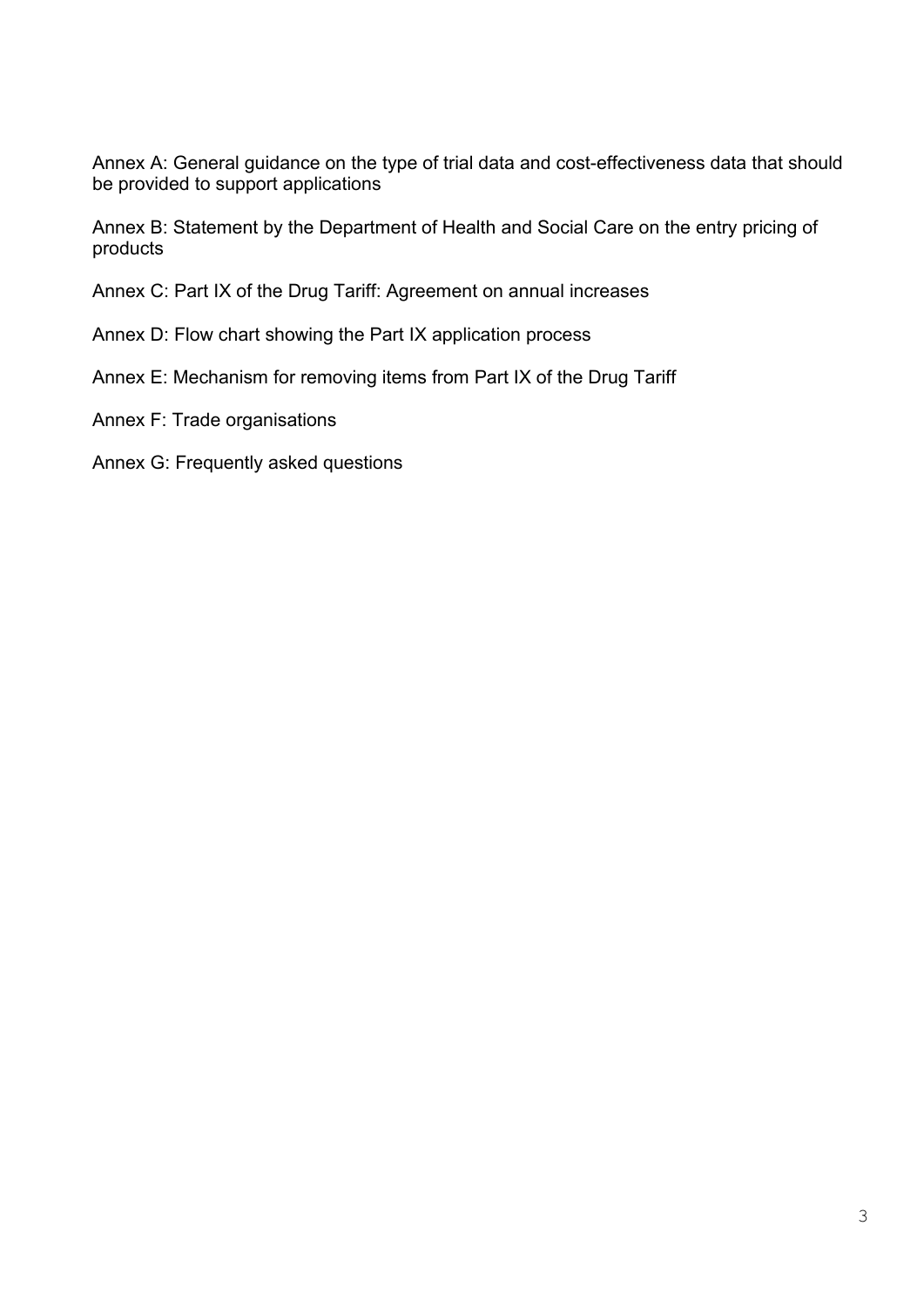# **Executive Summary**

'The Drug Tariff – National Health Service England and Wales' [from hereon – the Drug Tariff,] is a monthly publication issued by NHS Prescription Services of the NHS Business Services Authority (NHSBSA) on behalf of the Secretary of State for Health and Social Care. The Drug Tariff outlines what contractors will be paid for providing NHS services i.e. for reimbursement of the costs of drugs, appliances etc and remuneration [as part of a dispensing contract].

This guidance refers to Part IX of the Drug Tariff. Part IX contains a list of appliances and chemical reagents approved by NHS Prescription Services on behalf of the Secretary of State for Health and Social Care for prescribing at NHS expense by an appropriate practitioner.

Manufacturers and distributers wishing to supply an appliance or chemical reagent for NHS prescribing must first seek approval from NHS Prescription Services for inclusion of that product in Part IX of the Drug Tariff. This guidance aims to assist manufacturers submitting products for inclusion into Part IX of the Drug Tariff. NHS Prescription Services compiled this guidance for manufacturers and suppliers of medical devices on behalf of the Department of Health and Social Care in conjunction with the Part IX Drug Tariff Industry Forum.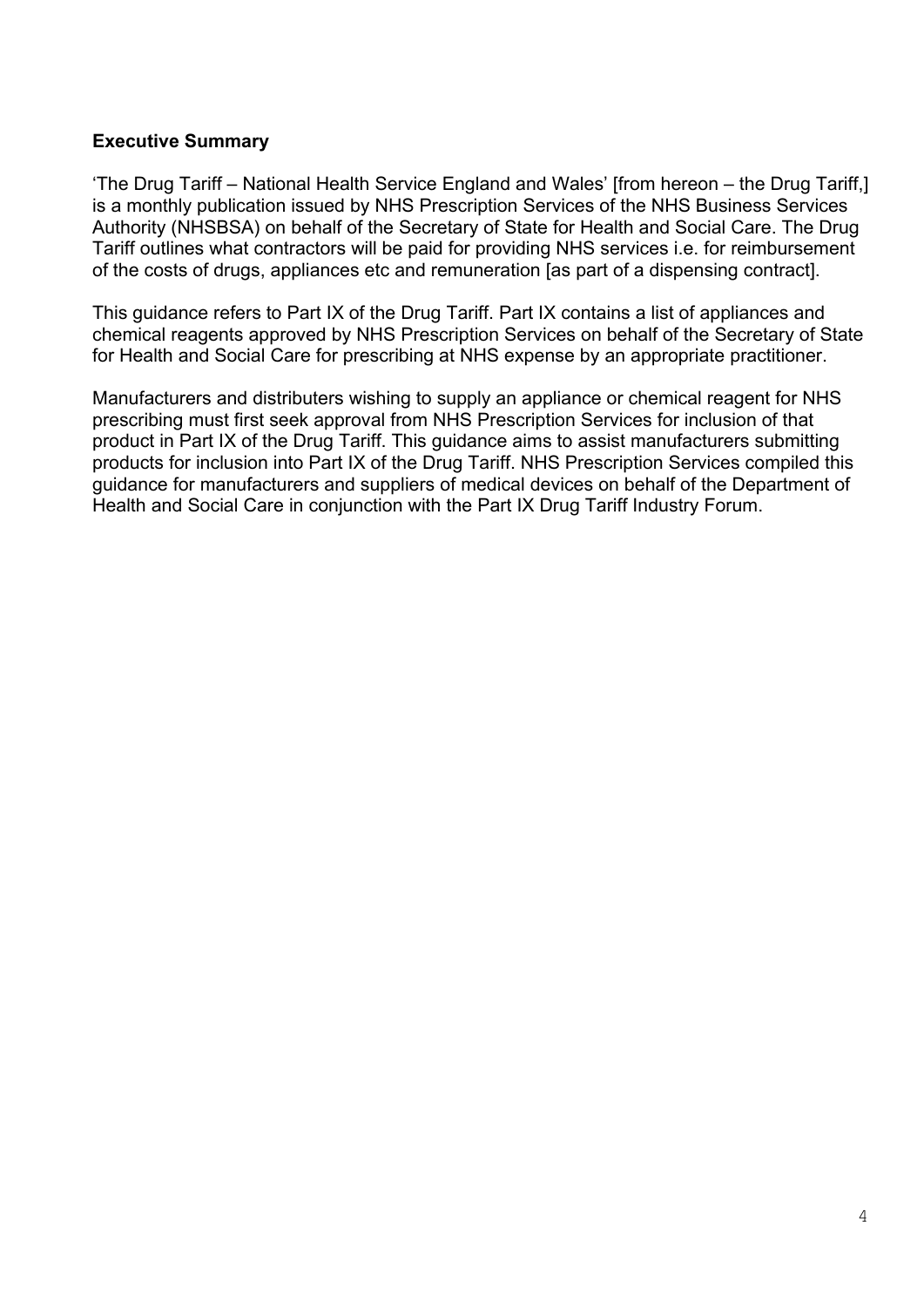# *Description of Part IX of the Drug Tariff*

- 1. Regulation 89 of the National Health Service (Pharmaceutical and Local Pharmaceutical Services) Regulations 2013 provides that the Secretary of State must compile and publish a statement, referred to as the Drug Tariff; which must include, among other things, the list of appliances and chemical reagents dispensed, or expected to be dispensed, in accordance with NHS prescriptions. NHS Prescription Services deals with applications on behalf of the Secretary of State. Part IX of the Drug Tariff – this list – contains the appliances and chemical reagents, which can be prescribed by prescribing practitioners at NHS expense.
- 2. Part IX has four sections:
	- A. Dressings, bandages and certain other appliances;
	- B. Incontinence appliances;
	- C. Stoma appliances;
	- R. Chemical reagents.
- 3. The Drug Tariff is published monthly and is available electronically from NHS Prescription Services' website <http://www.nhsbsa.nhs.uk/PrescriptionServices/4940.aspx>
- 4. Manufacturers wishing to supply appliances and chemical reagents for the primary care market must seek approval from NHS Prescription Services (on behalf of the Department of Health and Social Care) for inclusion of a product in Part IX. The aforementioned Regulations provide that the Drug Tariff must state the prices at which the dispenser's reimbursement for appliances is to be calculated.

# *Geographical Basis and Devolution*

5. The Department of Health and Social Care's responsibilities in relation to Part IX of the Drug Tariff extend only to England. The National Assembly for Wales operates a common policy with the Department of Health and Social Care and therefore the Drug Tariff currently covers both England and Wales. Scotland and Northern Ireland maintain and publish separate Drug Tariffs, and manufacturers are advised to check their individual arrangements.

Further information on inclusion in the Northern Ireland and Scottish Drug Tariffs can be obtained from their websites:

eVadis Team, Edinburgh: <https://www.isdscotland.org/Health-Topics/Prescribing-and-Medicines/>

Business Services Organisation, Northern Ireland: <http://www.hscbusiness.hscni.net/index.htm>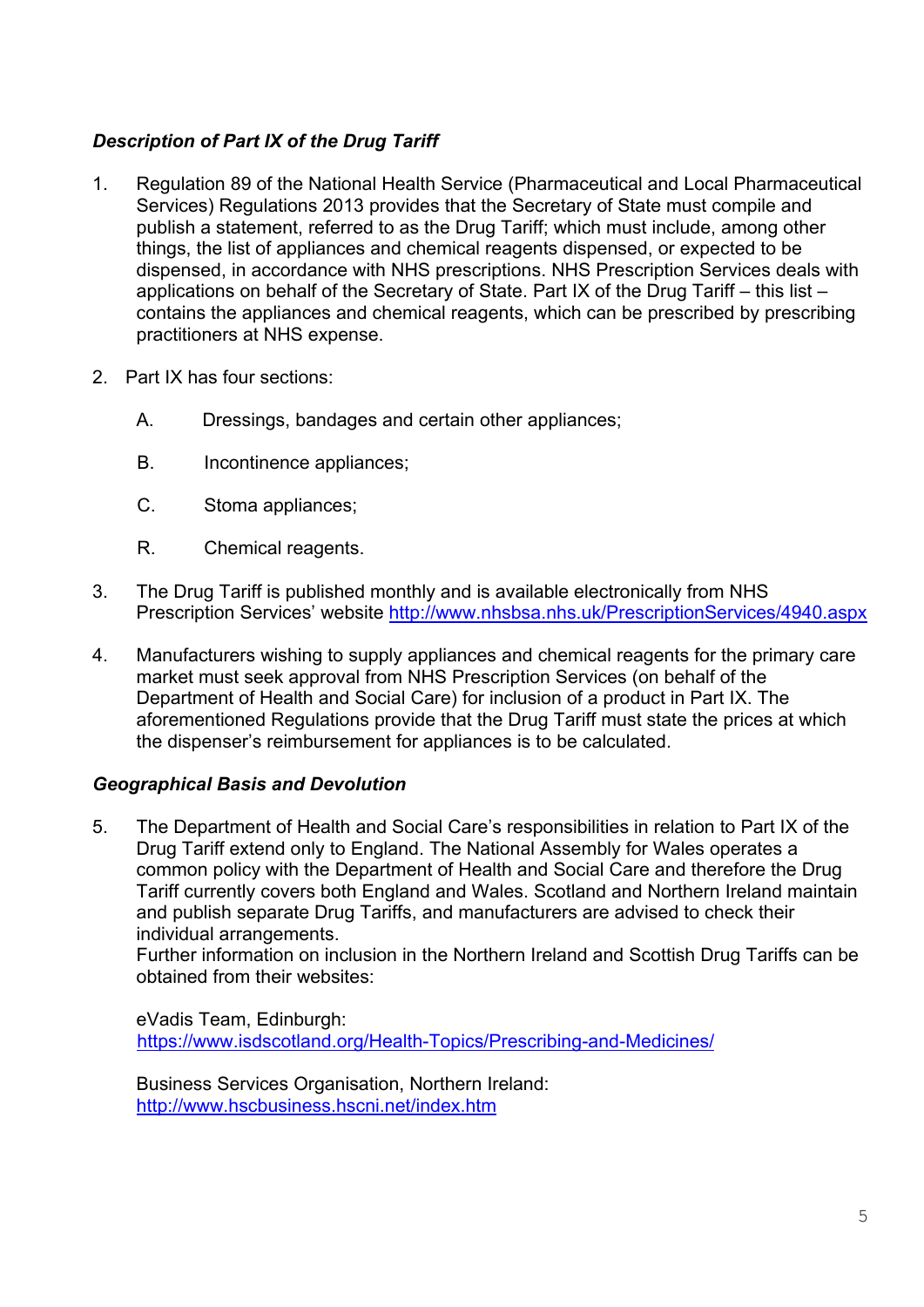# *Appropriate Practitioners and Supplementary Prescribing*

- 6. A listing in Part IX enables products to be prescribed on the NHS by GPs, dentists (if they are also listed in the Dental Formulary), appropriate practitioner prescribers, provided this this is done within their competency, supplementary prescribers (where this is part of an agreed clinical management plan), and community practitioners (Part IXA only).
- 7. An Appropriate Practitioner is a non-medical prescriber and includes a range of professions including doctors, nurses, pharmacists and a number of allied health professionals (AHPs). More information on which AHPs can prescribe is available [here.](https://www.england.nhs.uk/ahp/med-project/) Some qualified Supplementary Prescribers can also prescribe under agreed Clinical Management Plans. Dentists can prescribe medical devices on the NHS if they are listed in the Dental Formulary. Similarly, Community Practitioner Nurse Prescribers can prescribe any medical devices on the NHS if they are listed in the Nurse Prescribers' Formulary (all Part IX devices are included in the formulary).

# *Medical Devices*

8. The regulation of medical devices/appliances is changing due to the UK leaving the EU. Applicants are advised to visit the [Medicines and Healthcare Regulatory Authority](https://www.gov.uk/topic/medicines-medical-devices-blood/medical-devices-regulation-safety)  [\(MHRA\)](https://www.gov.uk/topic/medicines-medical-devices-blood/medical-devices-regulation-safety) website for the latest advice.

# *Criteria for Inclusion of Products in Part IX*

- 9. Applications must meet the following three criteria for inclusion in Part IX of the Drug Tariff:
	- The products are safe and of good quality:
	- They are appropriate for GP and, if relevant, prescribing by appropriate practitioners;
	- They are cost effective.
- 10. In the comparatively rare situation that NHS Prescription Services seeks independent advice on these issues; responsibility for the final decision will remain with NHS Prescription Services. For example, for applications of an innovative product, NHS Prescription Services may seek external expert advice.

# *Safety and quality*

11. Manufacturers and suppliers have a responsibility to ensure the medical devices they supply comply with the relevant UK legislation, and to supply copies of the appropriate certificates as evidence. Manufacturers and suppliers are also responsible for the currency of the listings in the Drug Tariff and must inform NHS Prescriptions of any changes to the original certification submitted which will affect the listing.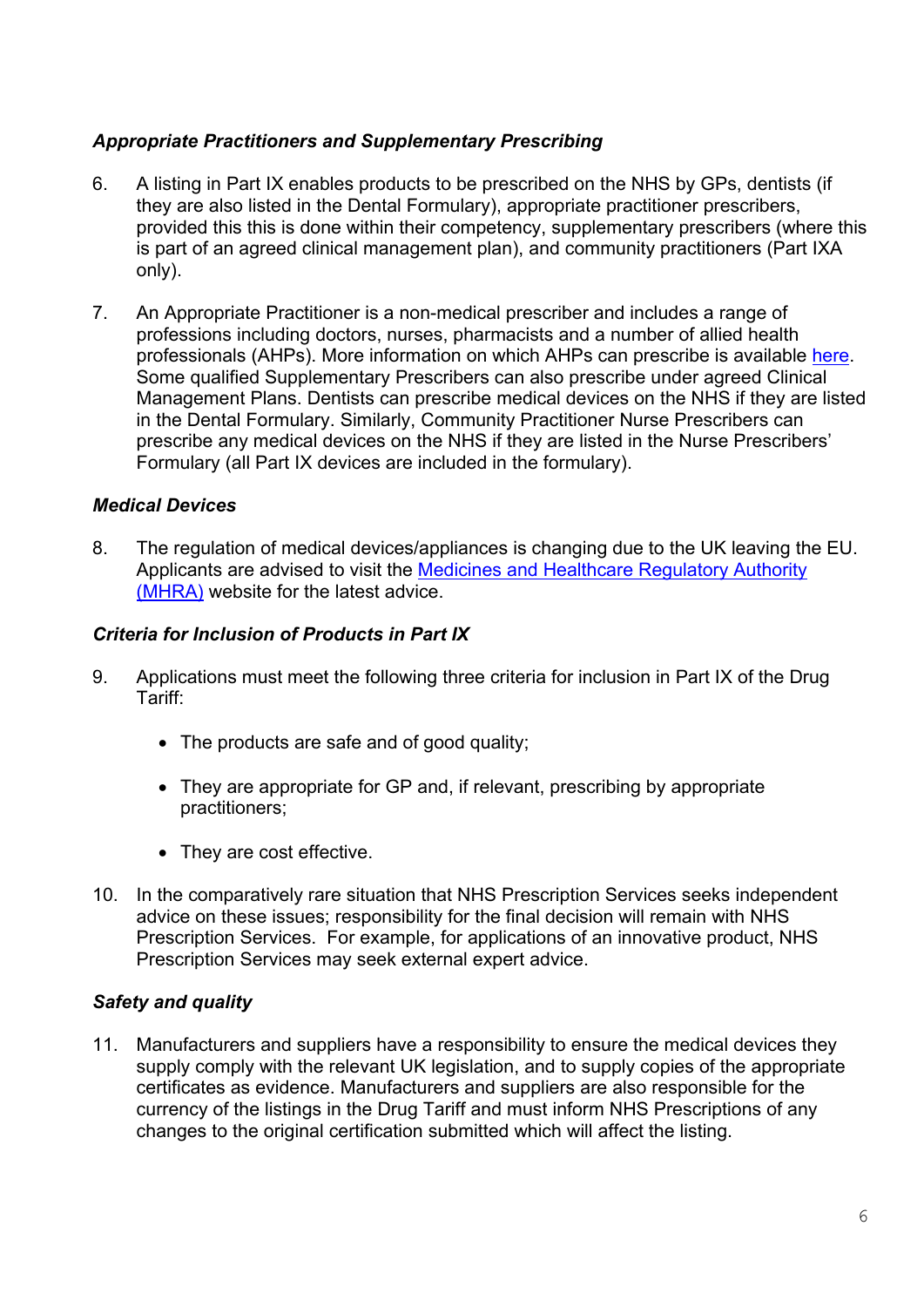- 12. The following should be noted.
	- From 1 January 2021, all medical devices, including in vitro diagnostic medical devices (IVDs), placed on the UK market, must be registered with the MHRA. There will be a grace period for registering, these dates are different for Northern Ireland - please refer to MHRA guidance [https://www.gov.uk/guidance/regulating](https://www.gov.uk/guidance/regulating-medical-devices-in-the-uk)[medical-devices-in-the-uk](https://www.gov.uk/guidance/regulating-medical-devices-in-the-uk)
		- o Class IIIs and Class IIb implantable, and all active implantable medical devices and IVD List A products must be registered from 1 May 2021;
		- o Other Class IIb and all Class IIa devices and IVD List B products and Self-Test IVDs must be registered from 1 September 2021;
		- o Class I devices, custom-made devices and general IVDs (that do not currently need to be registered) must be registered from 1 January 2022.

# *Appropriateness for GP and other prescribers*

- 13. Appliances may be supplied for community use by means other than on an FP10, and some appliances may be appropriate for use in the community but not appropriate for prescribing on an FP10. An example of this is when it would be more appropriate to loan a medical device to a patient rather than prescribing it – when it becomes their property. The supply on prescription may not be the most cost-effective route of making the appliance available in the NHS, and NHS Prescription Services may challenge this proposed route of supply, if they think this route of supply would be too costly. Similar considerations may apply where products which are supplied in pack sizes are not appropriate for individual use.
- 14. Appliances considered appropriate for prescribing by GPs and other prescribers will usually be for self-administration by the patient, perhaps with the help of a carer. Some appliances may need to be administered by a doctor or other health professional. These products should not require enhanced training of the doctor or health professional specifically in their use. Some medical devices are only suitable to be used by a doctor or healthcare professional in a clinical setting.
- 15. If a product can be prescribed by a GP or appropriate practitioner and can be used in the community, it would satisfy the above criteria. If however, a product was only suitable for use in a hospital setting it would not satisfy the criteria. The above criteria are likely only to be necessary when similar products have not previously been listed in Part IX. If a similar product is already listed in Part IX, the criteria would generally be extended to a similar product.
- 16. Some medical devices may not be considered appropriate for prescribing. Prescribed items allowable on an FP10 should be for the treatment of a medical condition – which can include diagnosis and prevention. This does not include items that could be considered more appropriate for the social care of an individual e.g. incontinence and sanitary pads, modified cutlery or crockery, or drinking vessels, wheelchairs and walking sticks etc. This list is not intended to be exhaustive, and NHS Prescription Services will advise on suitability, and inform the applicant of the final decision.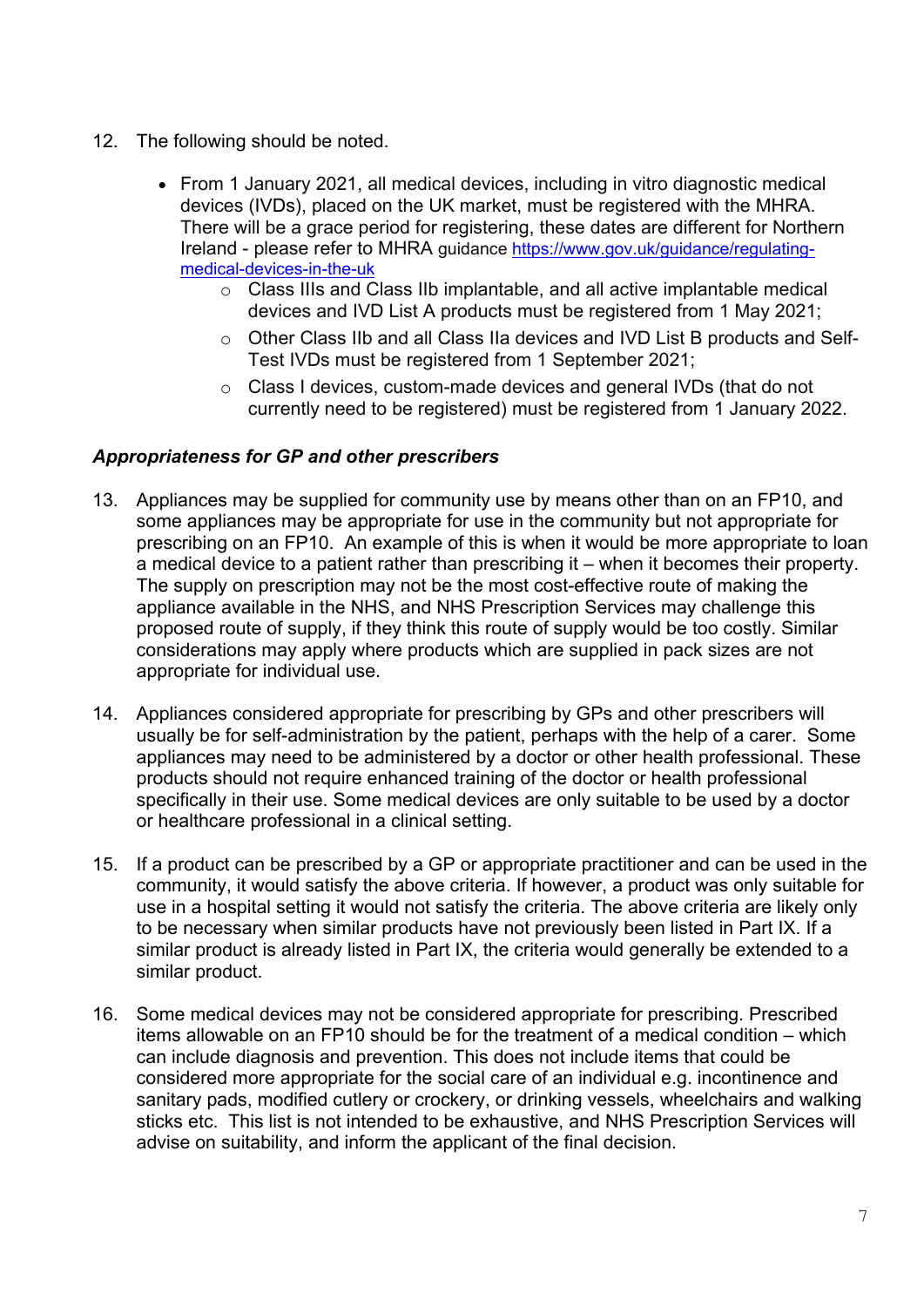17. The above consideration is only likely to be necessary when similar products have not been previously listed in Part IX. If a similar product is already listed in Part IX, the criterion would generally be extended to a similar product.

# *Cost Effectiveness*

- 18. Issues of cost effectiveness centre around whether it would be sensible for the NHS to pay for the device to be used. The two main considerations are:
	- i. Whether the product should be reimbursed at all i.e.
		- It may be more cost effective to lend it to a patient, or to treat a patient in a clinic with the appliance.
	- ii. Cost. There are two aspects:
		- The cost of using the product in a given treatment regime compared with the cost of the most effective alternative treatment regime (or no treatment regime if there is none currently available).
		- The price of the product compared with the price of similar products. (Whether or not a product is "similar" to other products may itself be a matter for discussion between NHS Prescription Services and the applicant – certainty in relation to this may not be possible for either side in advance of a formal application being made.)

The following paragraphs discuss these points in detail.

#### *Whether the NHS should reimburse at all*

19. This issue may arise if similar products have not been listed before. Not all appliances registered as a medical device would be considered suitable for reimbursement by the NHS if, for example, the product is for a purpose which does not form part of NHS services or if provision of the product via prescribing would be unaffordable.

#### *Cost compared with alternative treatments*

20. This issue may also arise if similar products have not been listed before. NHS Prescription Services' consideration will centre on the question of whether other products/treatment regimens are available which deal with the condition in question at less cost and/or more effectively, which translates to a similar or reduced total cost.

#### *Cost compared with similar products*

21. This question may arise if similar products have previously been listed. See Annex A.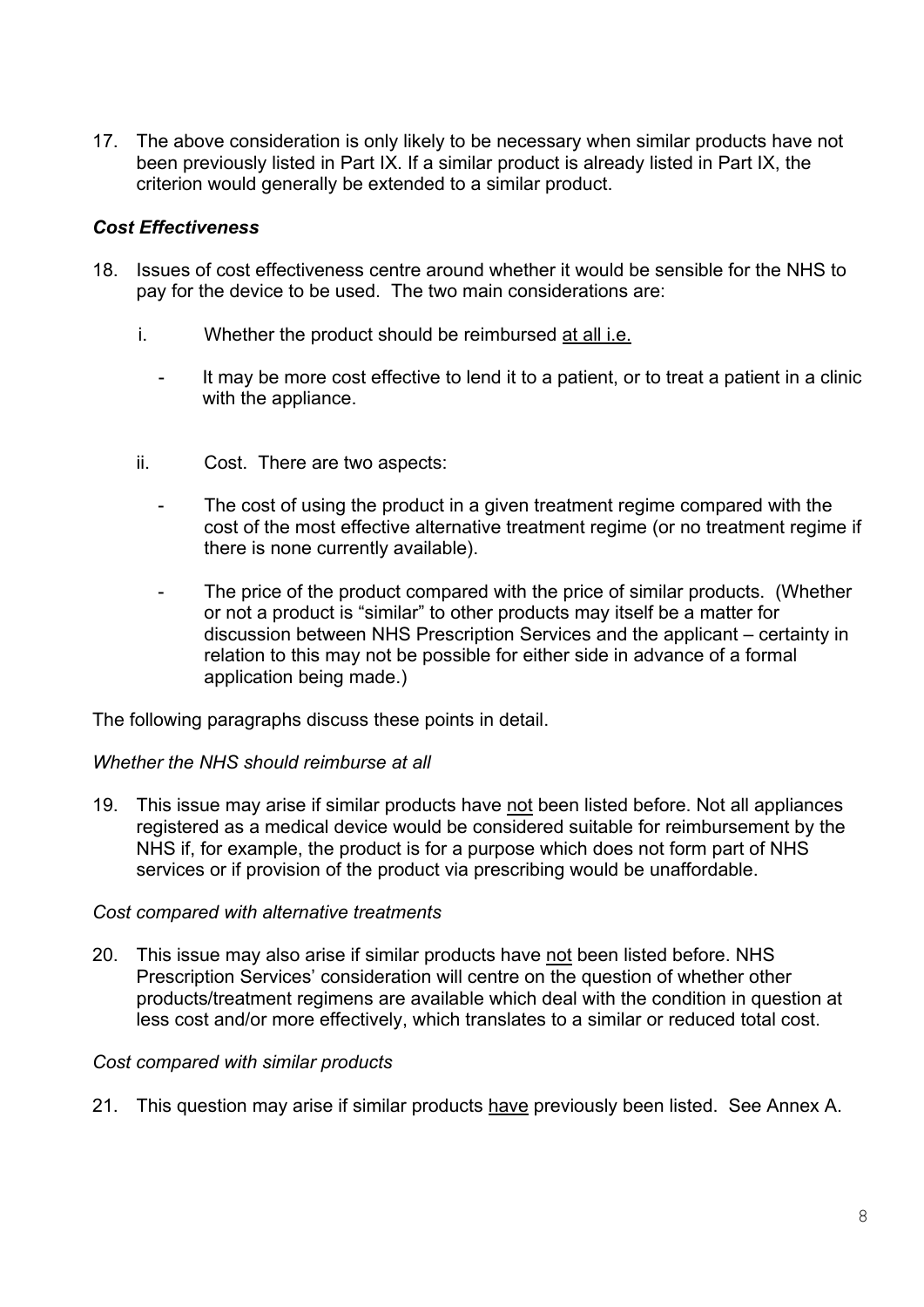# *Negotiation*

22. There may be a degree of negotiation in the agreeing of a price between the applicant and NHS Prescription Services. This will tend to be a more necessary feature if information enabling acceptable comparisons to be made is unavailable.

# *Evidence Required*

- 23. The type of supporting evidence required will depend on the circumstances of each application. All applications for inclusion of a product onto Part IX of the Drug Tariff must demonstrate patient benefit as well as appropriateness for NHS prescribing by GPs or other prescribers.
- 24. NHS Prescription Services and the DHSC welcome applications from manufacturers producing innovative devices and appliances. Applicants will need to be aware that evidence supporting innovative products is likely to need to be more robust with proven demonstrable clinical benefits for patient care. Further discussions with external agencies may also be necessary which may extend the expected and usual timelines for the application processes.
- 25. All applicants will need to be aware that the need for evidence is likely to be greater if Part IX does not already contain similar products. In addition, applicants may need to support their case with evidence if they are asking for a higher price than apparently similar products, which have been listed in Part IX of the Drug Tariff before. Where questions arise over the appropriateness of a listing, NHS Prescription Services will explain their concerns and clarify to the applicant what evidence might allay those concerns. Applicants are referred to Annex A for further information and guidance.
- 26. NHS Prescription Services will accept different levels of evidence appropriate to the device being considered. Applicants are advised that NHS Prescription Services cannot provide detailed advice with regard to the type of evidence appropriate to their submission product.
- 27. As NHS prescription Services are acting in the role of assessor, no face-to-face meetings / telephone conversations will be held with applicants and correspondence must be conducted via e-mail. This is to ensure transparency, a clear audit trail and impartiality. If it is felt that a verbal conversation would be easier for the sake of clarity, NHS Prescription Services will initiate the appointment.
- 28. If questions arise over cost-effectiveness, NHS Prescription Services will email to explain to the applicant exactly what the concerns are and will be prepared to clarify to the applicant what type of evidence would be likely to address those concerns. Depending on the nature of the NHS Prescription Service's concerns, such evidence may need to include data to demonstrate clinical benefits.
- 29. When a manufacturer submits a chemical reagent for consideration, they must make an annual declaration of the free services that they will provide in order to support the use of their product e.g. the supply of educational material, meters and the provision of helplines. This is done using the CRSDF01 form available on the NHS Prescription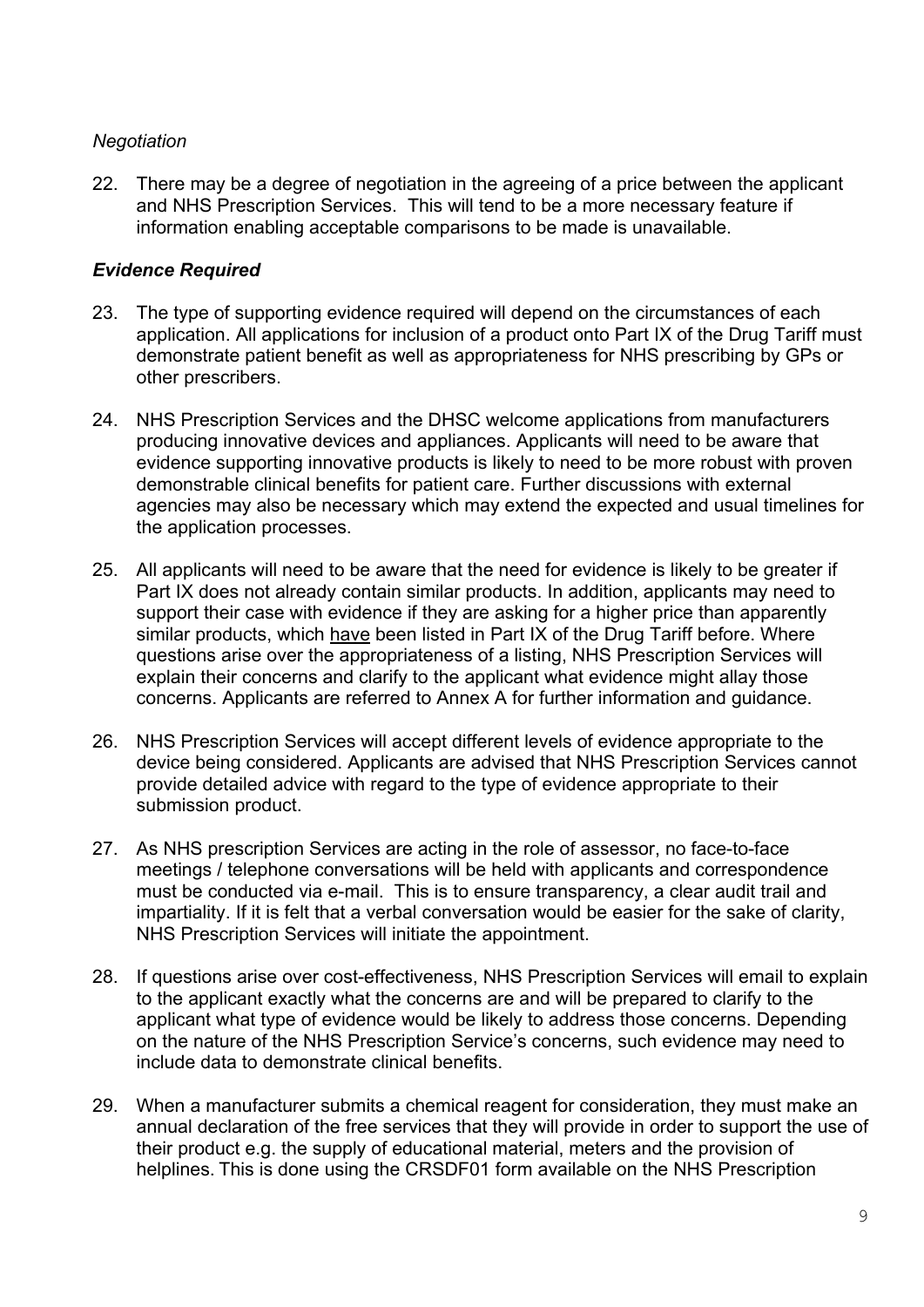Services' website. If the reagent is listed, it is the responsibility of the listing holder to update this information on an annual basis.

# *Promotional Policy*

- 30. Any appliances approved for listing must comply with current UK legislation regarding clinical claims. Reference can be made in plain text to the availability of the product on NHS prescription on non-promotional material and should only be made in the technical information specifically designed for the advice of healthcare professionals. This includes:
	- entries in the BNF, MIMS, Chemist and Druggist
	- articles in peer reviewed journals
	- the standard company data sheet
	- product data sheets on company websites (which must be password protected)

Suppliers must not use terminology on any packaging, websites or promotional material which implies further involvement with the NHS or Drug Tariff, such as approved, supported, endorsed, authorised or certified.

31. Any "direct to patient" marketing or advertising material (in either hard copy or electronic format, including social media websites) promoting an appliance listed in Part IX must not make reference (express or implied) to (a) NHS approved listing; or (b) the product being available on prescription. Any breach of this provision may result in the product being recommended for de-listing. It is also important to remember that these products may require amendments to be made to their packaging to make them suitable for supply on prescription. The language and context of the packaging should be appropriate to the supply of the device on prescription.

#### *The Freedom of Information Act*

- 32. The Freedom of Information Act 2000 came into force in January 2005 and gives any person legal rights of access to information, which is held by a public authority. The Freedom of Information Act 2000 contains 23 exemptions under which a request for information may be refused. Submissions from manufacturers may fall under a number of exemptions from the Freedom of Information Act 2000. Manufacturers are recommended to ensure that all submissions for inclusion onto Part IX of the Drug Tariff are marked "Commercial – in Confidence" if they wish information on their applications to be withheld.
- 33. Section 41 of the Freedom of Information Act provides an exemption of the right of access under the Freedom of Information Act if release would be an actionable breach of confidence. This exemption qualifies the right of access under the Freedom of Information Act 2000 by reference to the common law action for 'breach of confidence'. According to that action, if a person who holds information is under a duty to keep that information confidential (a 'duty of confidence'), there will be a breach of confidence if that person makes an unauthorised disclosure of the information. The concept of 'breach of confidence' recognises that unauthorised disclosure of confidential information may cause substantial harm. For example, the disclosure of a person's medical records could result in a serious invasion of that person's privacy, or the disclosure of commercially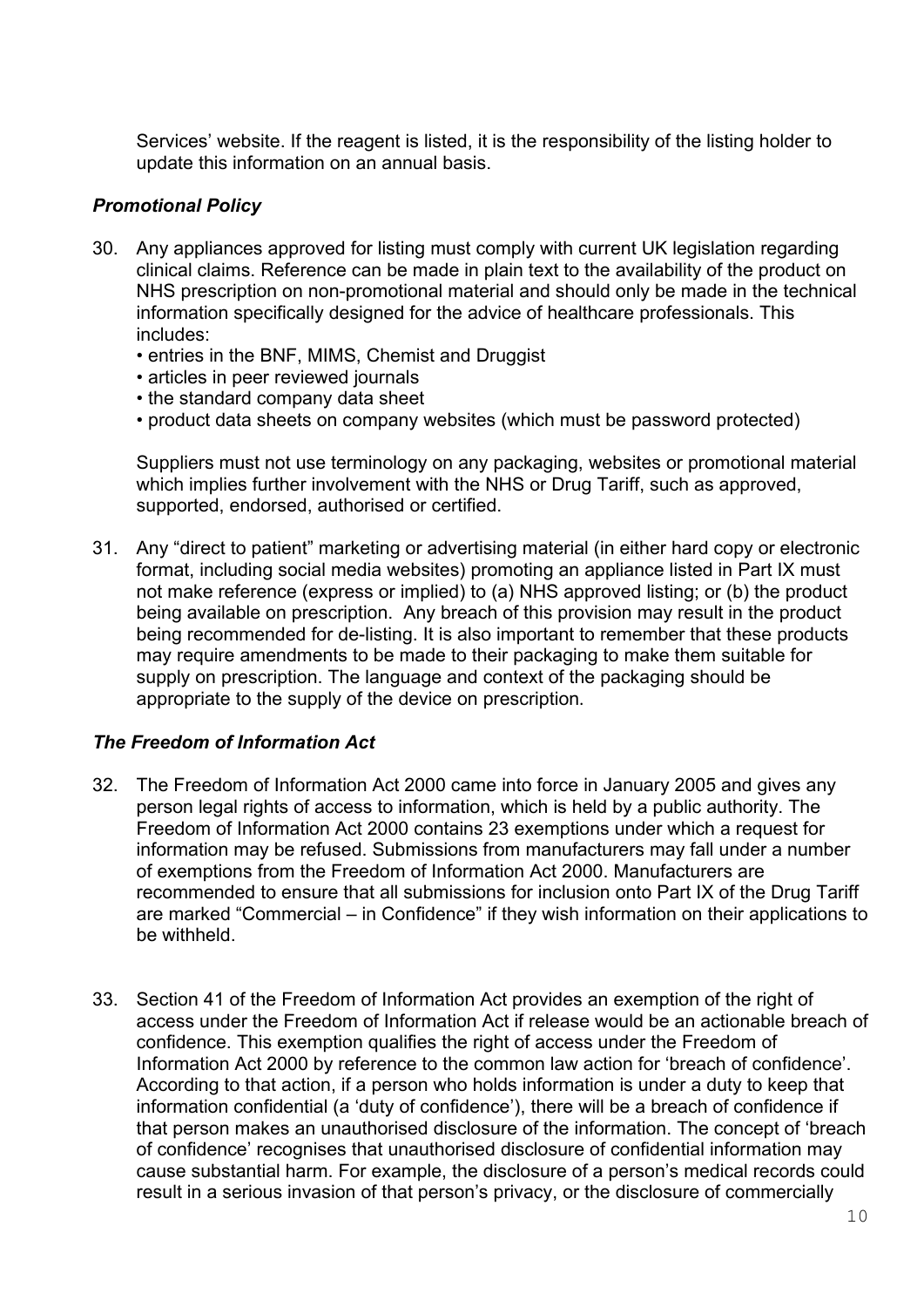sensitive information could result in substantial financial loss. The law protects these interests by requiring the information to be kept confidential: if information is disclosed in breach of a duty of confidence, the courts may award damages (or another remedy) to the person whose interests were protected by the duty.

34. Section 43 (2) of the Freedom of Information Act 2000 exempts information, disclosure of which would be likely to prejudice the commercial interests of any person. It also includes a specific exemption for trade secrets. It protects not only the commercial interests of third parties but also the commercial interests of the public authority that holds the information. Under the terms of the Act, 'Commercial' can be taken to mean relating to an activity in the way of a business, trade or profession.

# **Further information on the Freedom of Information Act 2000 is available from [https://www.gov.uk/make-a-freedom-of-information-request/the-freedom-of](https://www.gov.uk/make-a-freedom-of-information-request/the-freedom-of-information-act)[information-act](https://www.gov.uk/make-a-freedom-of-information-request/the-freedom-of-information-act) .**

# *NHS Prescription Services' Decisions on Part IX listing*

35. Two types of listing decision are available:

i. Acceptance – a GP or other prescriber may prescribe on the NHS for any patient or condition for which, he/she considers the appliance appropriate.

ii. Rejection – the appliance may not be prescribed by a GP or other prescriber on the NHS. Prior to a formal rejection decision, NHS Prescription Services will issue a "minded to reject" letter outlining why the application does not meet the selection criteria. The applicant should respond in writing, within a period of 28 days, either providing the additional supporting evidence required or setting out proposals to collect the additional evidence in support of the application. NHS Prescription Services will make a final decision within 28 days of the applicant submitting the additional evidence.

- 36. An applicant may submit a request for a review of a rejection decision by NHS Prescription Services. Applications for review are limited to:
	- i) NHS Prescription Services not having acted fairly and in accordance with this guidance document;
	- ii) NHS Prescription Services' decision is perverse in the light of the evidence submitted;
	- iii) Did NHS Prescription Services take into account all the relevant information available at the time?

The Review Panel cannot reverse the decision made by NHS Prescription Services; the Review Panel can only overturn it and refer it back to NHS Prescription Services for reconsideration. The application to request a review must be made in writing no longer than 15 working days following notification by NHS Prescription Services of the rejection. The Review Panel will consist of at least one Non-Executive Director of the NHS Business Services Authority who will chair the panel, an officer or nominee of an appropriate trade association and a third (neutral, with neither NHS Prescription Services nor trade association interests) member to be agreed between the two parties and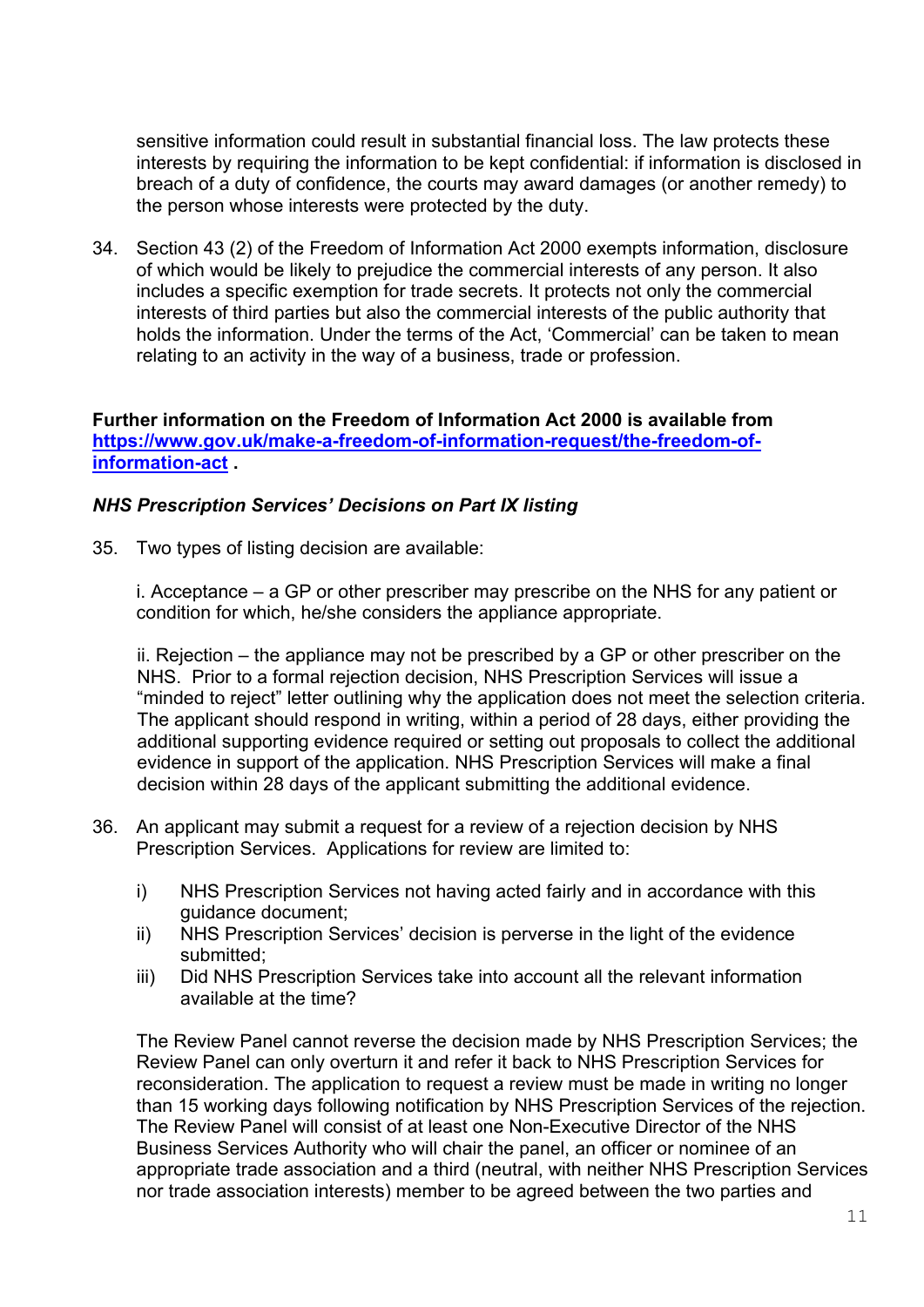chosen from a list of appropriately qualified people held by NHS Prescription Services. NHS Prescription Services provides the Review Panel secretariat. Review panel members will have had no prior involvement with the application under review.

The place and time of meetings will be agreed with Panel members. The Review Panel will consider only the written documentation and evidence obtained by NHS Prescription Services in connection with the application and will not consider any new evidence. The Panel will have access to all the documentation, including correspondence and reviews of the decision-making process. This documentation could be made available to the Part IX applicant on request within 3 working days. The applicant will not be present and there will be no oral presentations. There will be no correspondence between the Review Panel and the applicant.

In the initial meeting the Review Panel will allocate roles and scope the format of the review. The Panel will be expected to organise suitable meetings which will be recorded and culminate in a final meeting after which the decision will be made known to NHS Prescription Services and the applicant. The Panel's final decision, specifying the reasons, should be notified in writing within 10 working days. The applicant will be kept fully informed and the final decision will be expected to be made within 3 months of the applicant requesting a review, unless an extension is requested by the Panel. The review mechanism is not intended to affect other legal rights of challenge.

# *Pricing*

- 37. The DHSC has reached agreement with industry representatives on a number of issues in connection with Part IX. Two are of direct relevance to the costs/pricing question. Attached are:
	- Annex B: a statement by the DHSC on settling the entry price of products.
	- Annex C: an agreement reached between DHSC, NHS Prescription Services and the Part IX Drug Tariff Industry Forum on price rises. In reaching this agreement the Part IX Drug Tariff Industry Forum represented all relevant manufacturers.
- 38. For arrangements for the reimbursement and remuneration of services relating to appliances within Part IX of the Drug Tariff, please see [https://www.nhsbsa.nhs.uk/pharmacies-gp-practices-and-appliance-contractors/drug](https://www.nhsbsa.nhs.uk/pharmacies-gp-practices-and-appliance-contractors/drug-tariff)[tariff](https://www.nhsbsa.nhs.uk/pharmacies-gp-practices-and-appliance-contractors/drug-tariff)
- 39. If a manufacturer wants to align the anniversary dates for price increases across a product range, NHS Prescription Services can manage this request by applying the procedure outlined in Annex C.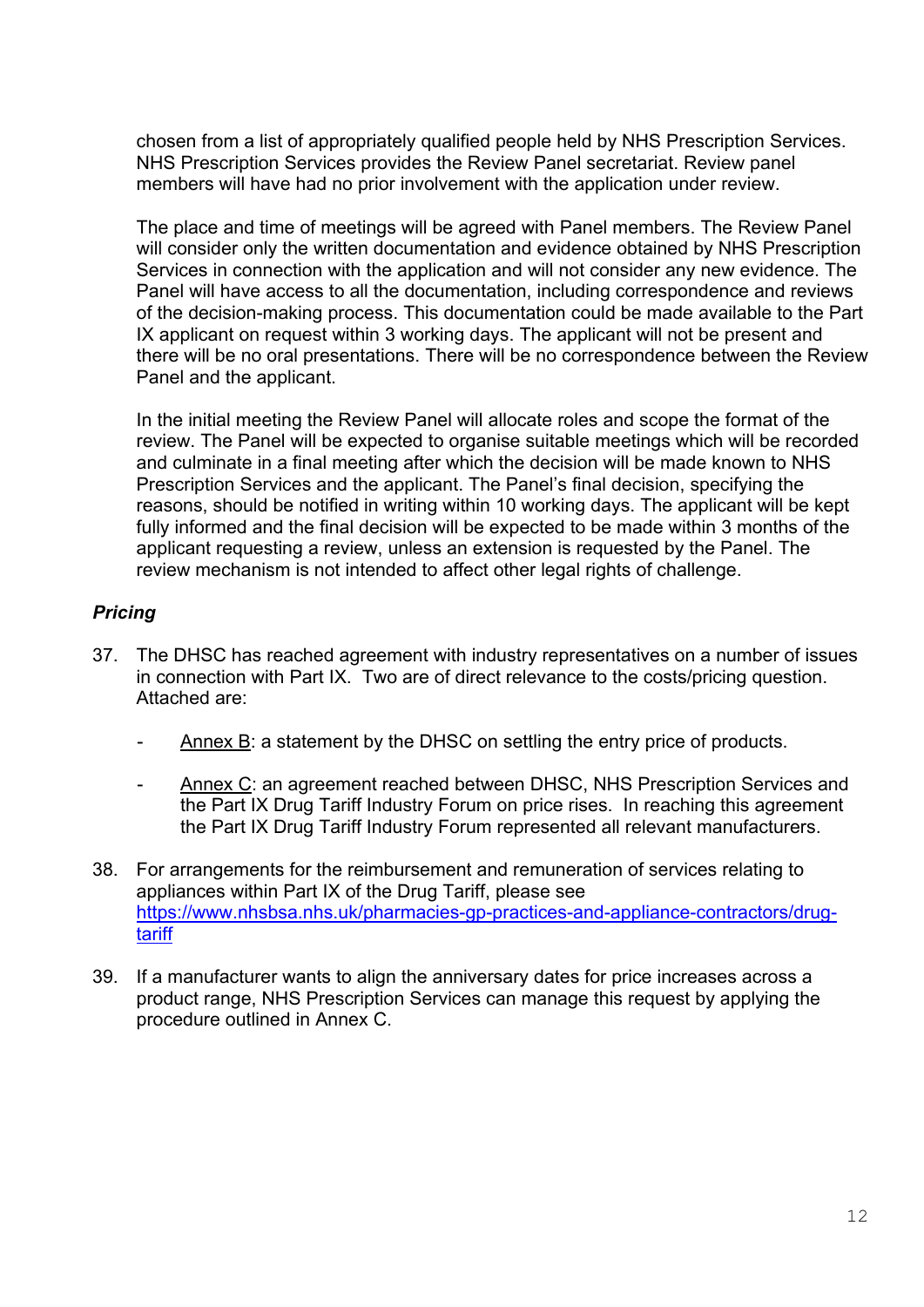# *The Application Procedure*

- 40. Manufacturers or suppliers should complete the [application forms](https://www.nhsbsa.nhs.uk/manufacturers-and-suppliers/drug-tariff-part-ix-information) (DT1A and DT1B) for each product or product range they seek to include in Part IX. One copy of each form, and a copy of the relevant CE documents should be sent via email to [nhsbsa.pixie@nhs.net](mailto:nhsbsa.pixie@nhs.net) .
- 41. All applications should be submitted electronically to NHS Prescription Services. The process to be followed is outlined in Annex D. Initially the forms, together with the relevant CE documents are checked for accuracy. If any information is missing, the information will be requested from the applicant and the forms submitted by the applicant will be deleted from the system. This process will continue until all of the forms that are submitted as part of the application are all correct. No amendments to forms will be made by NHS Prescription Services. NHS Prescription Services will acknowledge each form within 5 working days of receipt.
- 42. Once the initial application process has been completed, further instructions will be sent by NHS Prescription Services to the applicants outlining the type of digital photographs or samples that are required, and whether PDF copies of the packaging are required. If product samples are required, they should be identical to the final product, though not necessarily from a production run if this is impractical. The text of the proposed labelling should be final though it may be presented in mock-up form if the finally produced version is not available. The final electronic copy of the forms must have a digital handwritten signature applied by a Responsible person in the company. Clinical data may be attached to an email or, if this exceeds 20MB, there is a document upload facility that may be used, and NHS Prescription Services can share details on request.

#### **Note to manufacturers – check that your application form is fully completed before sending it to NHS Prescription Services.**

- 43. Once all the information is present the application can be formally logged. An indication of the current timeline for the application process can be found [here.](http://www.nhsbsa.nhs.uk/PrescriptionServices/2305.aspx) A number of factors may cause this timeline to be extended e.g. missing documentation, complexity of information to be evaluated and applicants requesting additional time to provide further information.
- 44. Manufacturers or suppliers should inform NHS Prescription Services if any changes are made to their products that affect the entry within the Drug Tariff or NHS dictionary of medicines and devices (dm+d), for example: a name change, a change in manufacturer/distributor of the product, a change in the packaging, a change to the product specification, a code change, or if the product has been discontinued. In the first instance, NHS Prescription Services should be notified of changes/discontinuations using the DT3 form available on the [NHSBSA website.](https://www.nhsbsa.nhs.uk/manufacturers-and-suppliers/drug-tariff-part-ix-information) A new application may need to be submitted if certain details of the original product specifications change. Such changes may include change of pack size (only where the pack size is listed in the Drug Tariff) or change in size, for example a change in dimensions of a dressing. If an application is being made for an additional colour to be added to an existing lymphoedema product range at the same price, a full application is not necessary, however the manufacturer/supplier must notify NHS Prescription Services of the full product details including order code to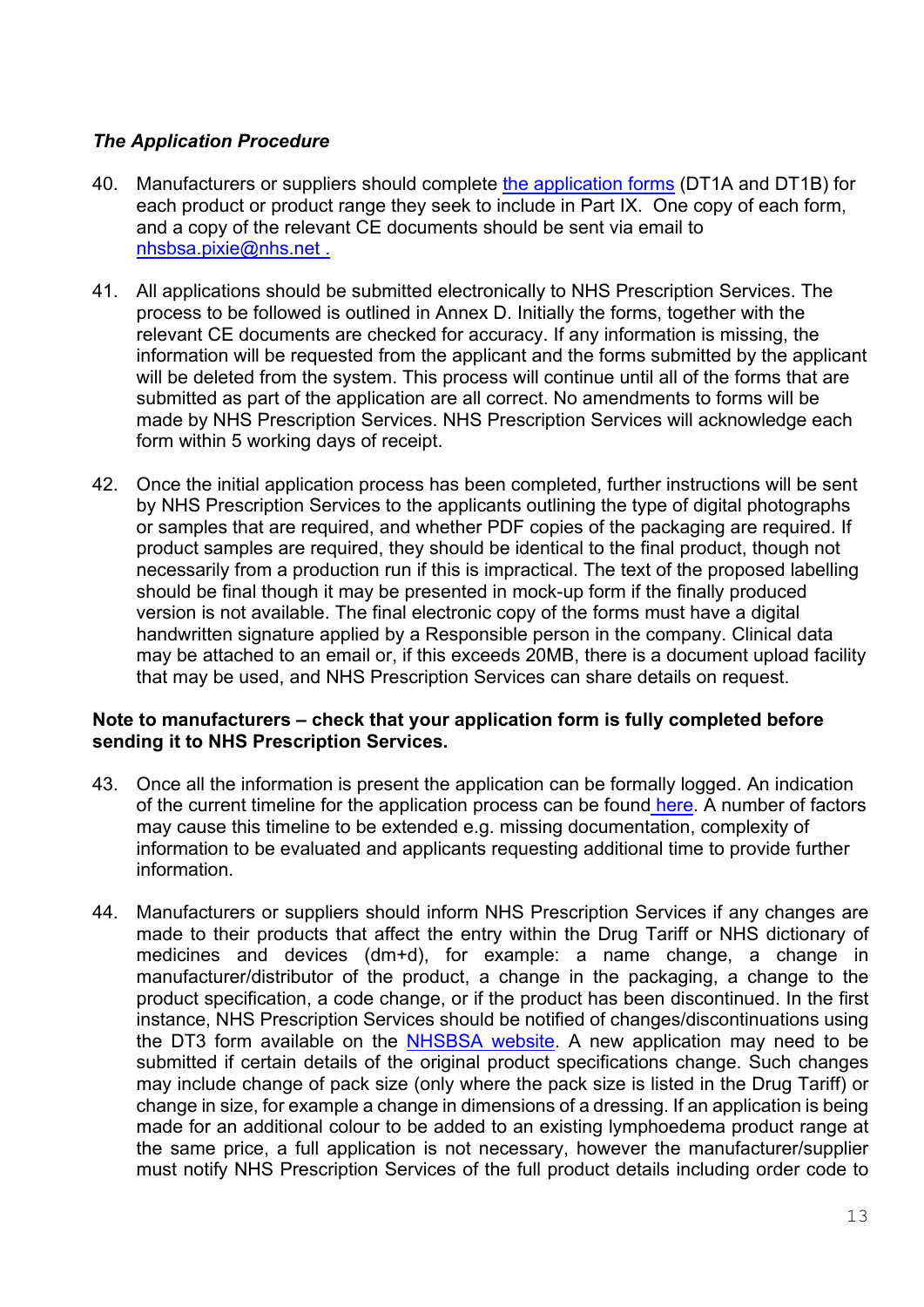enable population of the dm+d. NHS Prescription Services does not require a DT1 form, certificates or a product sample in this instance.

- 45. Manufacturers and suppliers are responsible for the accuracy of the listing, and this includes any changes to the CE or UKCA certification which will affect the validity of the listing.
- 46. If the supplier of the device is a distributer and there is a change of distributer NHS Prescription Services must be informed immediately. Evidence will need to be provided by both parties showing that the responsibility for distribution has been transferred. NHS Prescription Services will not attempt to resolve any disputes relating to such changes and will refer the matter to the DHSC.

# *Procedure to Remove Products from Part IX*

47. This procedure applies to products listed in Part IX – Appliances. Those products, which have not been prescribed during the previous twelve calendar months – using data from NHS Prescription Services' database – will be eligible for removal from Part IX. The criteria and procedure to be applied are set out in Annex E. It may also be necessary for NHS Prescription Services to remove products listed in the Drug Tariff without the agreement of the manufacturer. Although this is very rare it may occur when a permanent (i.e. not only affiliated to a certain batch) significant risk to patient safety has been identified and a safety alert issued as a result, or in cases where a legal challenge has occurred over a product which has been listed. In these situations, NHS Prescription Services will contact the owner of the listing and explain why the item is being removed from the Drug Tariff.

#### 48. *Contact Details*

For further details please contact:

The Drug Tariff Team NHS Prescription Services NHS Business Services Authority 3<sup>rd</sup> Floor Annexe Bridge House 152 Pilgrim Street Newcastle Upon Tyne NE1 6SE Telephone: 0191 2293652 Email: [nhsbsa.pixie@nhs.net](mailto:nhsbsa.pixie@nhs.net)

Contact details for the appliance trade associations are in Annex F, some commonly asked questions are answered in Annex G.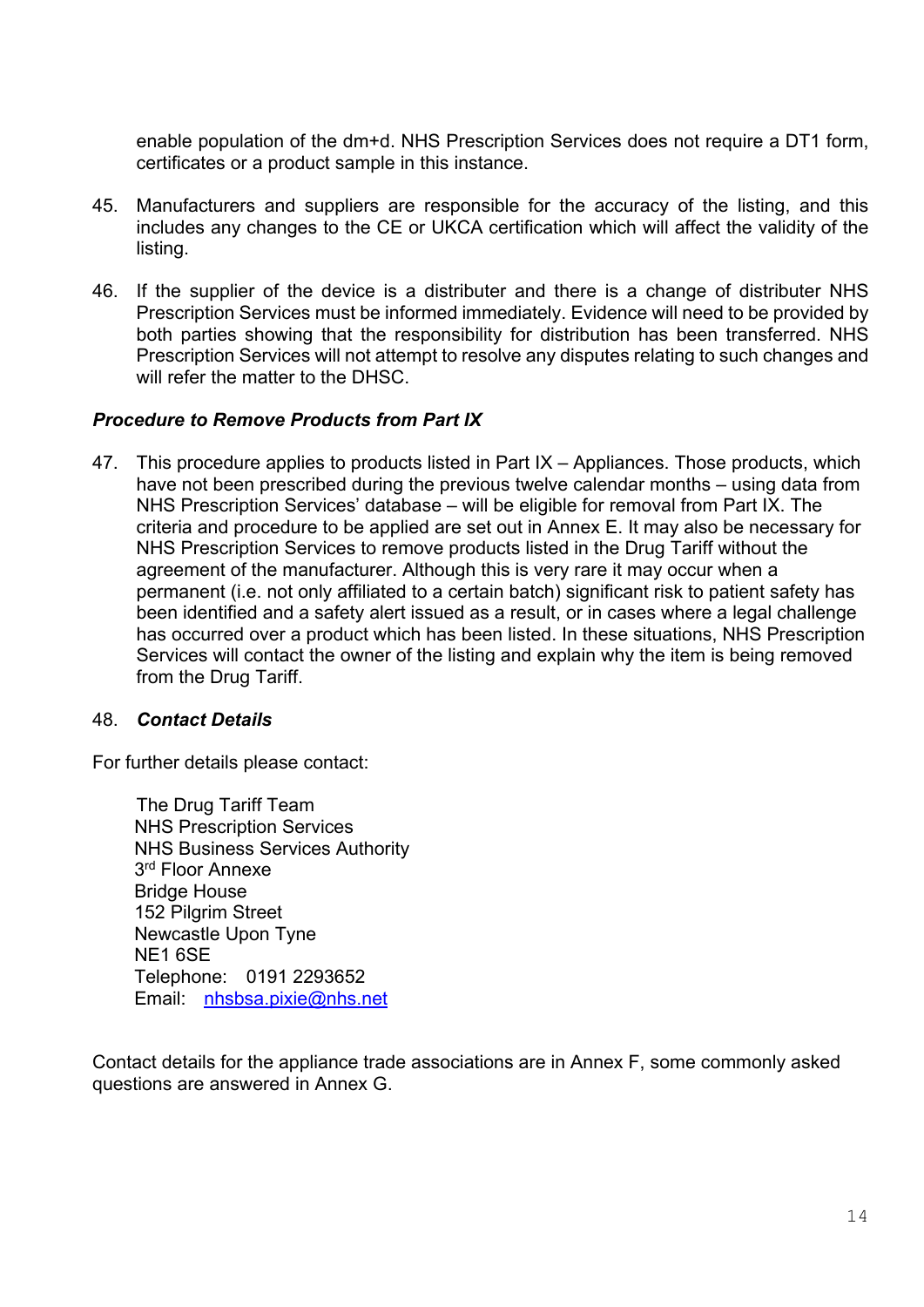# **GENERAL GUIDANCE ON THE TYPE OF TRIAL DATA AND COST-EFFECTIVENESS DATA THAT SHOULD BE PROVIDED TO SUPPORT AN APPLICATION**

The economic evidence should compare the costs and health benefits/consequences of the medical device with those of the most relevant comparative intervention(s) for a UK NHS setting.

Comparative analyses such as cost-effectiveness analysis, cost-benefit analysis and costconsequences analysis are all acceptable methods of economic evaluation.

# **Comparators**

The most appropriate comparator(s) will represent current standard practice within the NHS. If the new technology is being introduced as an alternative to existing products and therapies, the appropriate comparator(s) will represent the costs and health benefits of the current practices using the existing products and therapies.

If this is a new technology for which no current alternative product or therapy exists a "do nothing" approach may be appropriate which will represent the disease/care pathway without intervention.

If the new technology is associated with a number of different applications, for therapeutic areas or patient subgroups, the analysis should represent this. There may be different comparators for the different applications, therefore the economic analysis will need to represent them all.

The choice of comparator(s) will need to be justified within the evidence submitted.

# **Data**

The effectiveness and resource use data can be collected alongside clinical trials or taken from existing published evidence or based on observational data. All are accepted methods of data collection as long as data sources are clearly stated and limitations and uncertainties of the data and methods are addressed in the evidence.

All data sources and methods will need to be explained and referenced.

The relevant costs of the alternative interventions should at least represent the associated healthcare costs (the inclusion of societal costs should be presented as a separate analysis). The range of costs to include in the analysis may depend on the nature of the comparison. Justification should be given for the exclusion of any cost categories.

When measuring the costs and consequences of the interventions being evaluated different methods can be used. Data can be used from clinical trials and also estimated from alternative data sources. Useful databases and information sources include:

The National Institute for Health and Care Excellence (NICE) Evidence Series incorporating the National Library for Health, providing links to clinical guidance, journals and databases, and the Cochrane Library

<https://www.evidence.nhs.uk/about-evidence-services/journals-and-databases>

PubMed/ MEDLINE<http://www.ncbi.nlm.nih.gov/pubmed/>

CINAHL http [://www.cinahl.com/](http://www.cinahl.com/)

ISI Web of knowledge<http://www.isiwebofknowledge.com/> The Cochrane Collaboration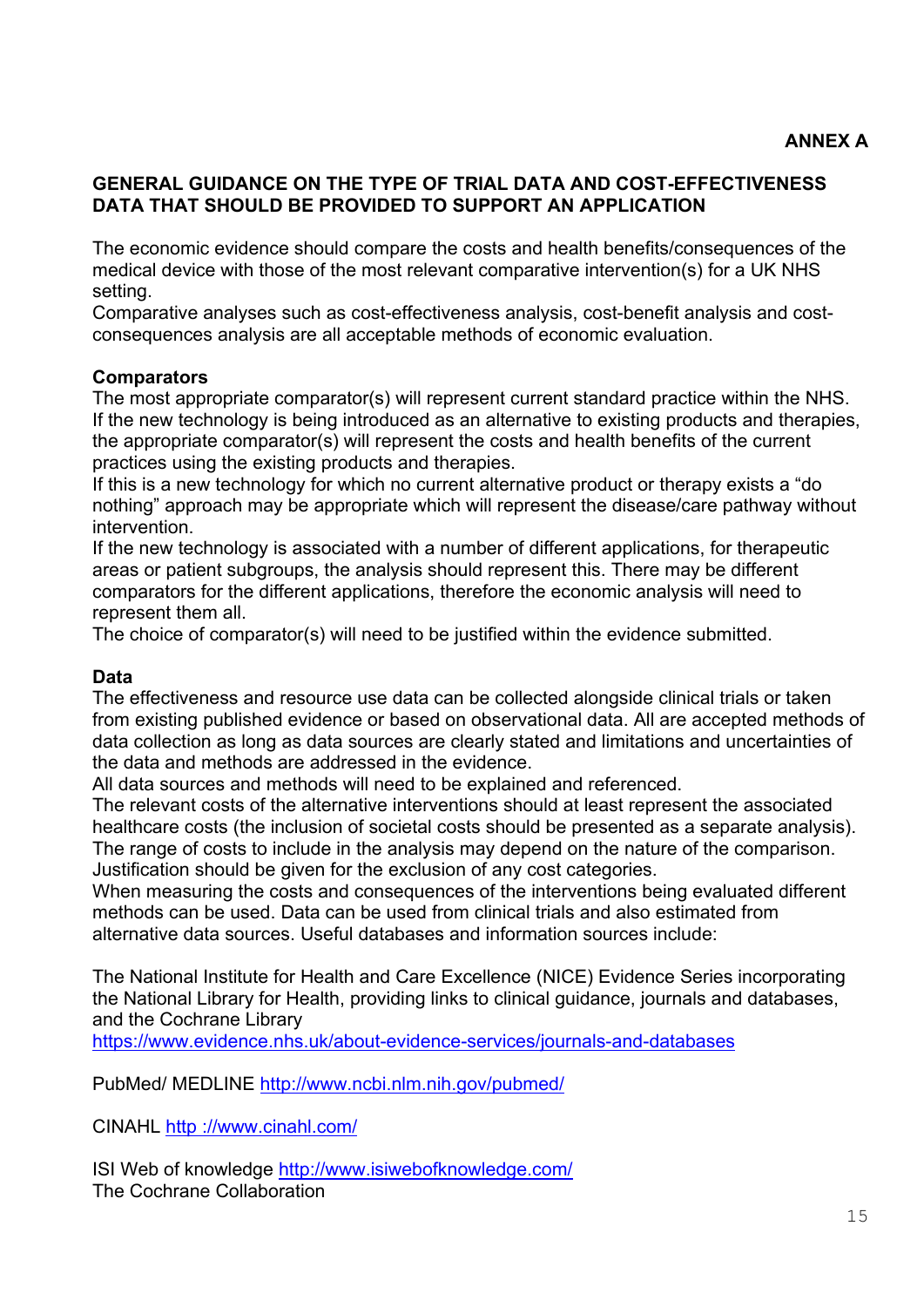# <http://www.cochrane.org/>

National Institute for Health Research, Centre for Reviews and Dissemination (CRD), York University https://www.crd.york.ac.uk/CRDWeb/

Google Scholar<http://scholar.google.co.uk/>

SIGN guidelines [http://www.sign.ac.uk](http://www.sign.ac.uk/)

TRIP database https://www.tripdatabase.com/

Department of Health hospital episode statistics at [https://digital.nhs.uk/data-and](https://digital.nhs.uk/data-and-information/data-tools-and-services/data-services/hospital-episode-statistics)[information/data-tools-and-services/data-services/hospital-episode-statistics](https://digital.nhs.uk/data-and-information/data-tools-and-services/data-services/hospital-episode-statistics)

Personal Social Services Research Unit. Unit costs of health and social care <http://www.pssru.ac.uk/>

Center for the evaluation of value and risk in Health https://cevr.tuftsmedicalcenter.org/

# **Sensitivity Analysis**

Sensitivity analysis should be undertaken as part of the economic analysis to address uncertainty surrounding parameters, model structure and methodology, where applicable, and the impact on outcome measures and the cost-effectiveness of the new technology. One approach to sensitivity analysis is scenario analysis. This is where a series of scenarios are created that represent a combination of alternative parameter values to those of the best representation using published data (the reference case). This will usually at least include a scenario that represents the best case and worst case scenarios, plus any other scenarios that require investigation.

Another approach is threshold analysis. Threshold values of key parameters or outcomes are identified and combinations of alternative parameter values are assessed to determine what would cause these thresholds to be exceeded and whether these are realistic scenarios.

#### **Types of clinical evidence**

Clinical evidence is not generally required if a similar product is already included in the Drug Tariff. Clinical evidence should be included where the product claims to demonstrate clinical benefits or where the product's physical characteristics claim clinical significance. Table 1 outlines the levels and types of clinical evidence.

Table 1 – levels and types of evidence. [Level 1++ providing the most robust evidence]

| Type of evidence                                                               |
|--------------------------------------------------------------------------------|
| High-quality meta-analyses, systematic reviews of randomised                   |
| controlled trials (RCTs) or RCTs with a very low risk of bias                  |
| Well-conducted meta-analyses, systematic reviews of RCTs, or                   |
| RCTs with a low risk of bias                                                   |
| Meta-analyses, systematic reviews of RCTs, or RCTs with a high<br>risk of bias |
|                                                                                |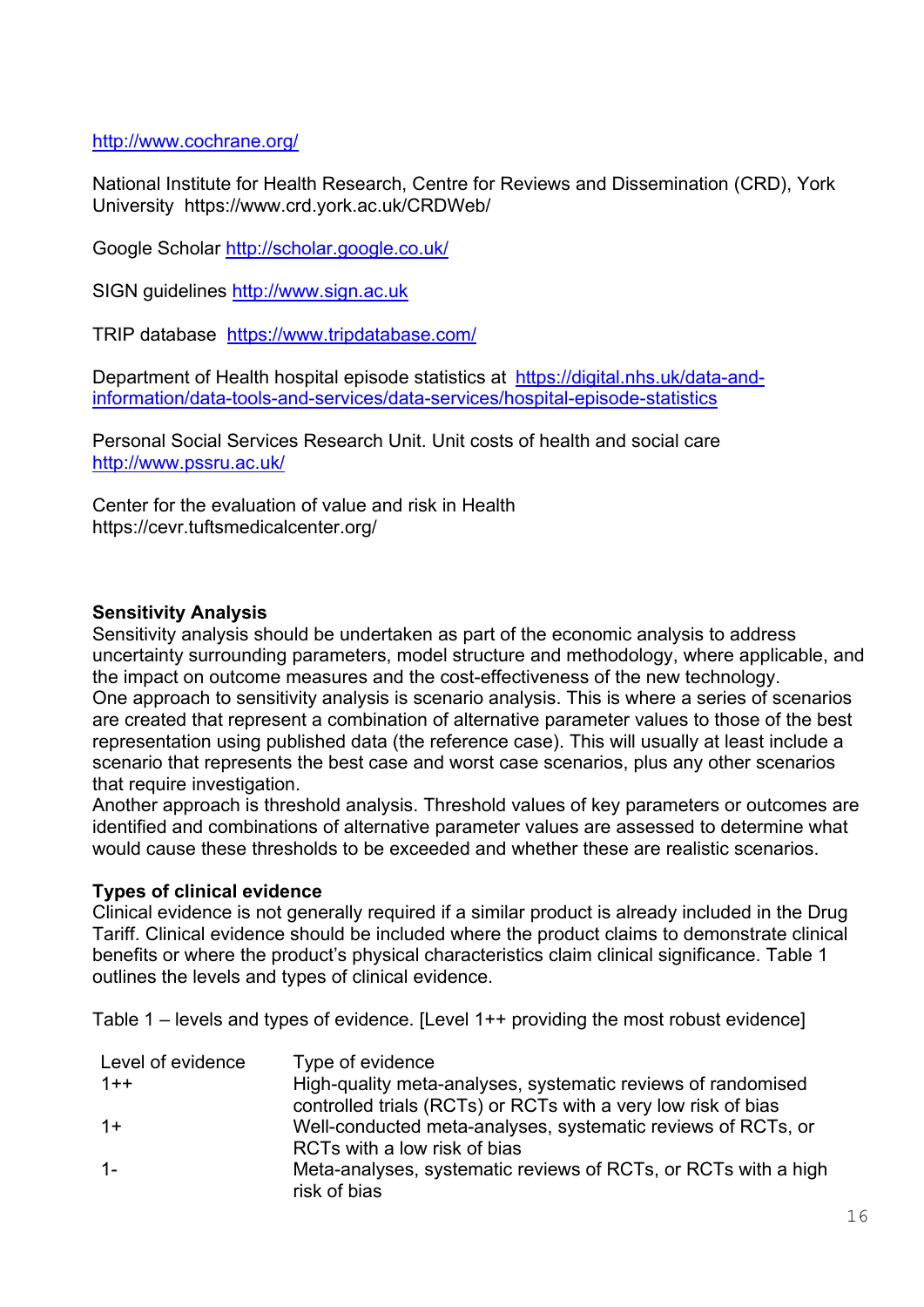| $2++$ | High quality systematic reviews of case-control or cohort studies.<br>High-quality case-control or cohort studies with a very low risk of<br>confounding, bias or chance and a high probability that the<br>relationship is causal |
|-------|------------------------------------------------------------------------------------------------------------------------------------------------------------------------------------------------------------------------------------|
| $2+$  | Well-conducted case-control or cohort studies with a low risk of<br>confounding, bias or chance and a moderate probability that the<br>relationship is causal                                                                      |
| $2 -$ | Case-control or cohort studies with a high risk of confounding, bias,<br>or chance and a significant risk that the relationship is not causal                                                                                      |
|       | Non-analytic studies (for example, case report, case series)                                                                                                                                                                       |
| 4     | Expert opinion                                                                                                                                                                                                                     |
|       | NICE, Reviewing and Grading Evidence, National Institute for Health and Clinical Evidence (April 2006)                                                                                                                             |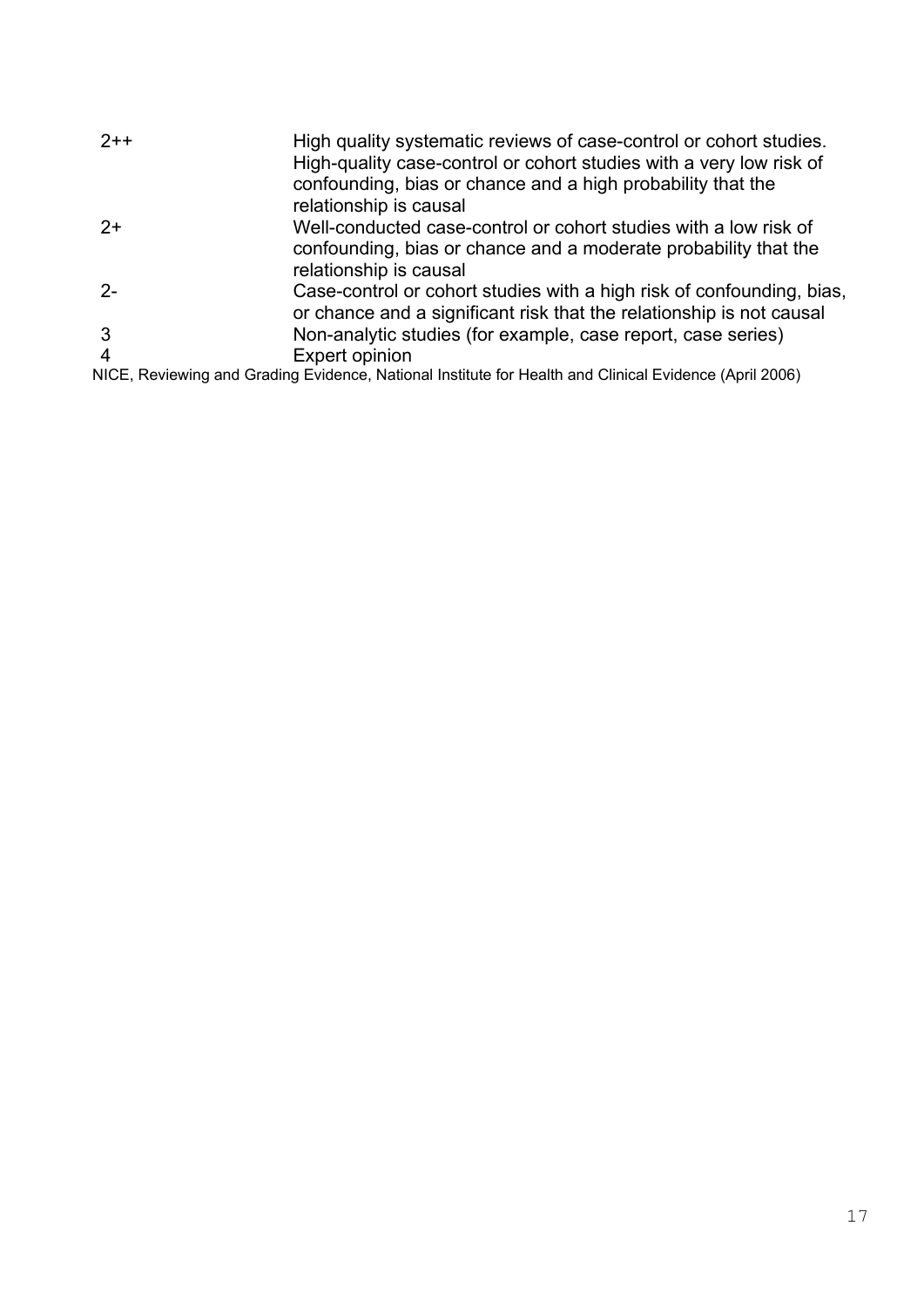# **ANNEX B**

#### **STATEMENT BY THE DEPARTMENT OF HEALTH AND SOCIAL CARE ON THE ENTRY PRICING OF PRODUCTS**

1. In the case of products similar to products already listed, the NHS Prescription Services of the NHS Business Services Authority will generally aim to ensure that the price of the new product is broadly in line with those already listed. If applicant companies want, at the time of application, to suggest factors supporting the price they are seeking they are free to do so.

2. NHS Prescription Services will take applicants' suggestions into account in reaching their views. There is no obligation on companies to volunteer suggestions if they do not wish to, though it may save time if it means NHS Prescription Services does not have to ask. Whether they do or not NHS Prescription Services will reach provisional decisions on entry pricing and will tell the applicant company, with an explanation of their reasoning. It will then be open to the company to make any points, or further points, it wishes. Listing will not go ahead until NHS Prescription Services and the company are agreed, among other things, on the entry price.

3. It is open to companies to say, with reasons, which product or products it would be appropriate to compare their new product with. If the entry price sought by the applicant is different from similar products it is open to companies to say why. The following may be relevant:

- Any anticipated difference in cash costs to the NHS arising from use of the new product (because, for example, of different product durability or different quantities required);
- Any anticipated differences in patient benefits arising from use of the new product (eg, comfort, ease of patient application, speed of recovery);
- Any other anticipated impacts within the NHS (eg savings of staff time, greater ease of disposal). Note that it would be difficult for us to reflect such factors in the entry price unless any savings are actually realisable.

4. It is recognised that considerable investment in research and development costs might be incurred in developing new products or treatment regimes. In some instances applicants might be seeking higher prices to reflect the investment they have incurred. However, DHSC and NHS Prescription Services have a duty to ensure that the NHS gets value for money. Therefore, applicants requesting a listing for new products or treatment regimes for which there are no listed comparators should provide satisfactory evidence of improved outcomes/savings/patient benefits commensurate with the requested price. NHS Prescription Services, having accepted that a product is suitable for listing, will negotiate a price on the evidence submitted by the applicant.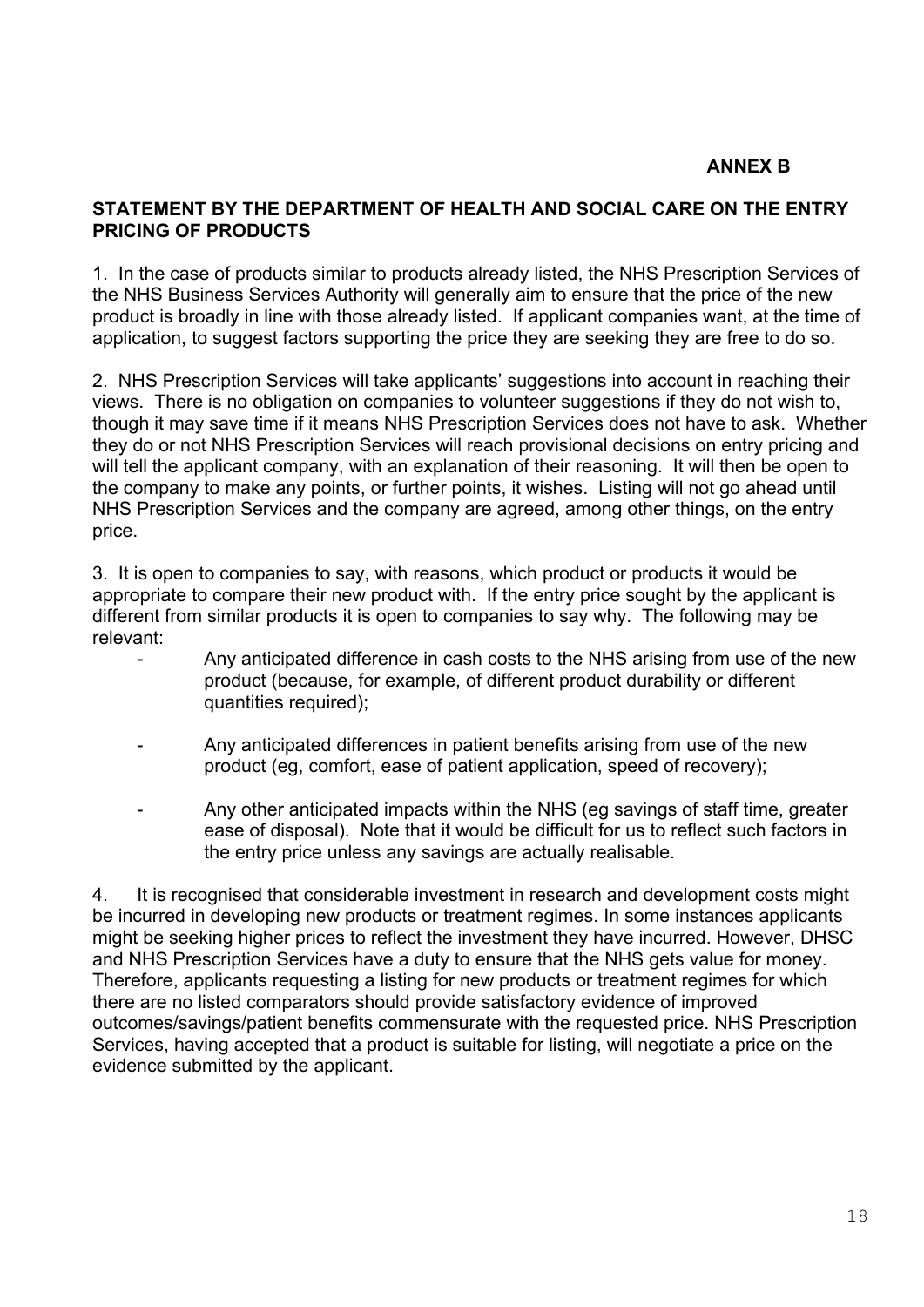#### **PART IX OF THE DRUG TARIFF: AGREEMENT ON ANNUAL INCREASES**

- 1. The agreement is between the Department of Health and Social Care (DHSC), the NHS Business Services Authority (NHS Prescription Services), which administers the arrangements on behalf of the Secretary of State, and the Part IX Drug Tariff Forum deemed for this purpose to represent companies marketing products listed in Part IX of the Drug Tariff.
- 2. The agreement is not intended to be legally binding on DHSC, NHS Business Services Authority (Prescription Services), the Part IX Drug Tariff Forum or the company's marketing listed products. Neither is the agreement intended to create legal rights or obligations in respect of any person. The Part IX Drug Tariff Forum will use its best endeavours to ensure that the companies adhere to the agreement.
- 3. NHS Prescription Services will ensure that any companies which apply for a Part IX listing, are informed that price rises will be determined in accordance with this agreement.
- 4. This agreement applies to price rises for which NHS Prescription Services' agreement may be sought periodically in respect of listed products. The agreement applies to branded products. Generic products receive an automatic annual price increase in June.
- 5. Companies may seek price rises for a particular product once a year or any longer period which they may determine. If price rises are sought at intervals longer than one year, the amount will not be greater than if they were sought at annual intervals. However, this will not prevent NHS Prescription Services from considering financially neutral applications from companies wishing, for example, to change the dates of their pricing year.
- 6. The maximum price rise will be calculated as being the forecast of the gross domestic product (GDP) deflator for the next financial year minus Factor X where X is currently 0.75. Factor X is subject to review. For applications made in accordance with this agreement the maximum so calculated will apply to individual products and NHS Prescription Services will grant the maximum amount unless the company applies for less. However, higher rises for some products will not be granted even if offset by lower increases for other products.
- 7. The forecast of the GDP deflator to be applicable will be the Treasury forecast for the following financial year current on the date the written application for a price rise is received by NHS Prescription Services. Information relating to the latest forecast on the GDP for the following financial year can be found at [www.hm-treasury.gov.uk/data\\_gdp\\_index.htm.](http://www.hm-treasury.gov.uk/data_gdp_index.htm) The current GDP deflator is shown [here.](http://www.nhsbsa.nhs.uk/PrescriptionServices/1818.aspx) Please note this is for the **following financial** year and **not** the calendar year.

Companies should send applications for price rises to NHS Prescription Services two months before the publication deadline of the Drug Tariff in which the price rise takes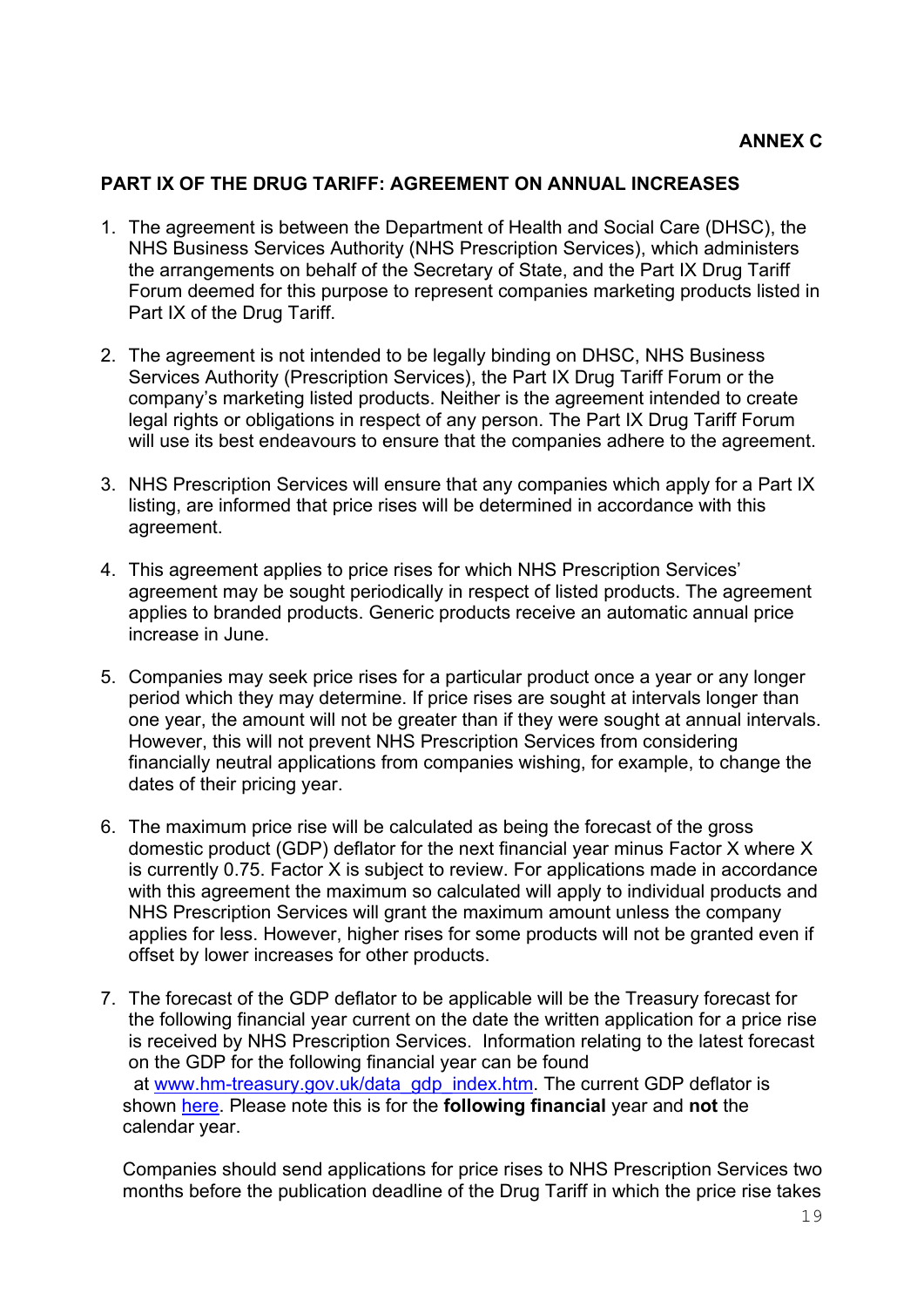effect. A price increase request received in October 2019 would be effective for the January 2020 Drug Tariff. The price increase applied would be the **forecast GDP deflator for the following financial year**. The current GDP deflator being used for price adjustments is also shown on our website at [www.nhsbsa.nhs.uk/PrescriptionServices/1818.aspx](http://www.nhsbsa.nhs.uk/PrescriptionServices/1818.aspx)

The calculation of price rises shall be to one tenth of one penny (the unrounded sum). The price rise will be granted to the nearest penny (the rounded sum), sums of 0.5 of a penny being rounded up. The next periodic calculation shall be from the unrounded sum. No price rise will be granted where the calculation of the unrounded sum does not produce a new rounded sum. NHS Prescription Services will notify companies of both the unrounded and rounded sums.

- 8. NHS Prescription Services will consider applications for additional price rises for a category or categories of products where cost pressures are being incurred in exceptional circumstances. The only criteria agreed with the DHSC currently are raw material shortages where suitable alternatives are not available or the imposition of statutory duties with a recognised cost impact. If a company considers that an exceptional price increase is warranted because of an unforeseeable shortage of a key raw material, they should contact NHS Prescription Services for advice on how to proceed. Upon receipt of a request in writing a formal acknowledgement of receipt will be sent to the sender within 5 working days. NHS Prescription Services will determine the period, not less than three months, for which successful applications will be applied.
- 9. The parties to this agreement will attempt to resolve any disputes in good faith. Any changes or additions to the agreement will only take effect if expressed in writing.
- 10. There will be no formal appeal procedure if a price increase has been refused.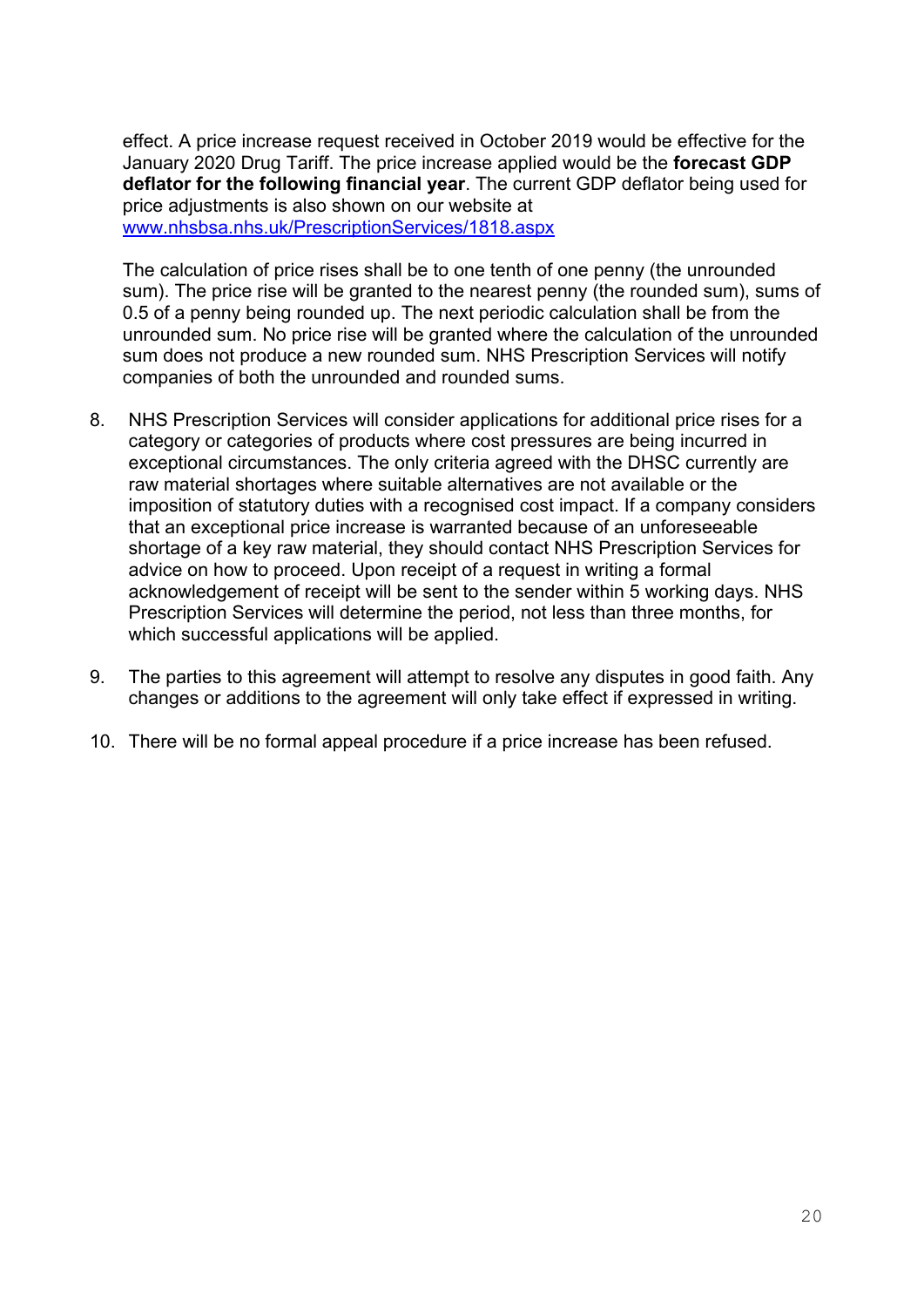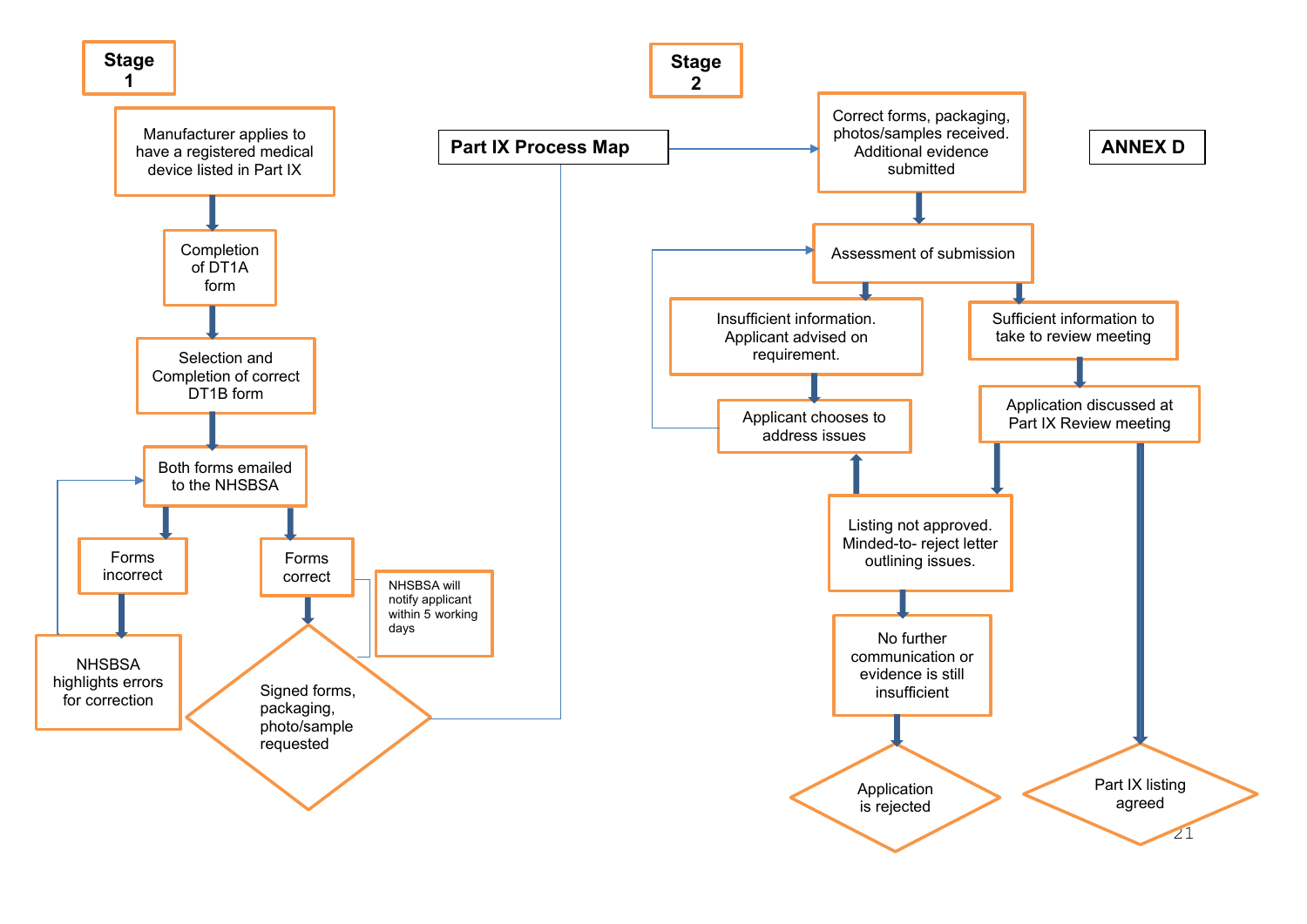#### **ANNEX E MECHANISM FOR REMOVING ITEMS FROM DRUG TARIFF PART IX**

### 1.1 **Discontinued Drug Tariff Part IX Medical Devices**

On notification or confirmation in writing that a Medical Device listed in Part IX has been discontinued, the appliances in question will be marked with a three-month notice of deletion and removed from the Drug Tariff once this period has expired.

The notice of deletion will also be included in the preface to the Drug Tariff one month prior to the removal of the product from Part IX.

#### 1.2 **Review for continued listing of Medical Devices in Part IX**

The NHSBSA will request that a manufacturer/supplier confirms the following with regard to all their product listings in the Drug Tariff -

- The product(s) is/are still available under the terms agreed when it/they was/were first listed and there have been no changes to these.
- All certification is up to date.
- In the event of any changes to the above, NHSBSA will be notified immediately in writing.

The manufacturer will be offered three options:

1) Do nothing and in the following month a three-month notice of deletion will be published in the Drug Tariff for all of the listed products,

2) Write to the NHSBSA within 28 days confirming that:

(i) The product(s) is still available under the terms agreed when it was first listed and there have been no changes to these.,(ii) All certification is up to date, and

(iii) In the event of any changes to the above, the NHSBSA will be notified immediately in writing.

3) Write to the NHSBSA confirming that the product should be removed from the Drug Tariff.

The NHSBSA will provide manufacturers with a list of products they have listed in the Drug Tariff; those products with a low level of prescribing will be highlighted for particular attention. A standard form is available on the NHSBSA website for download and completion as declaration that continued listing is required.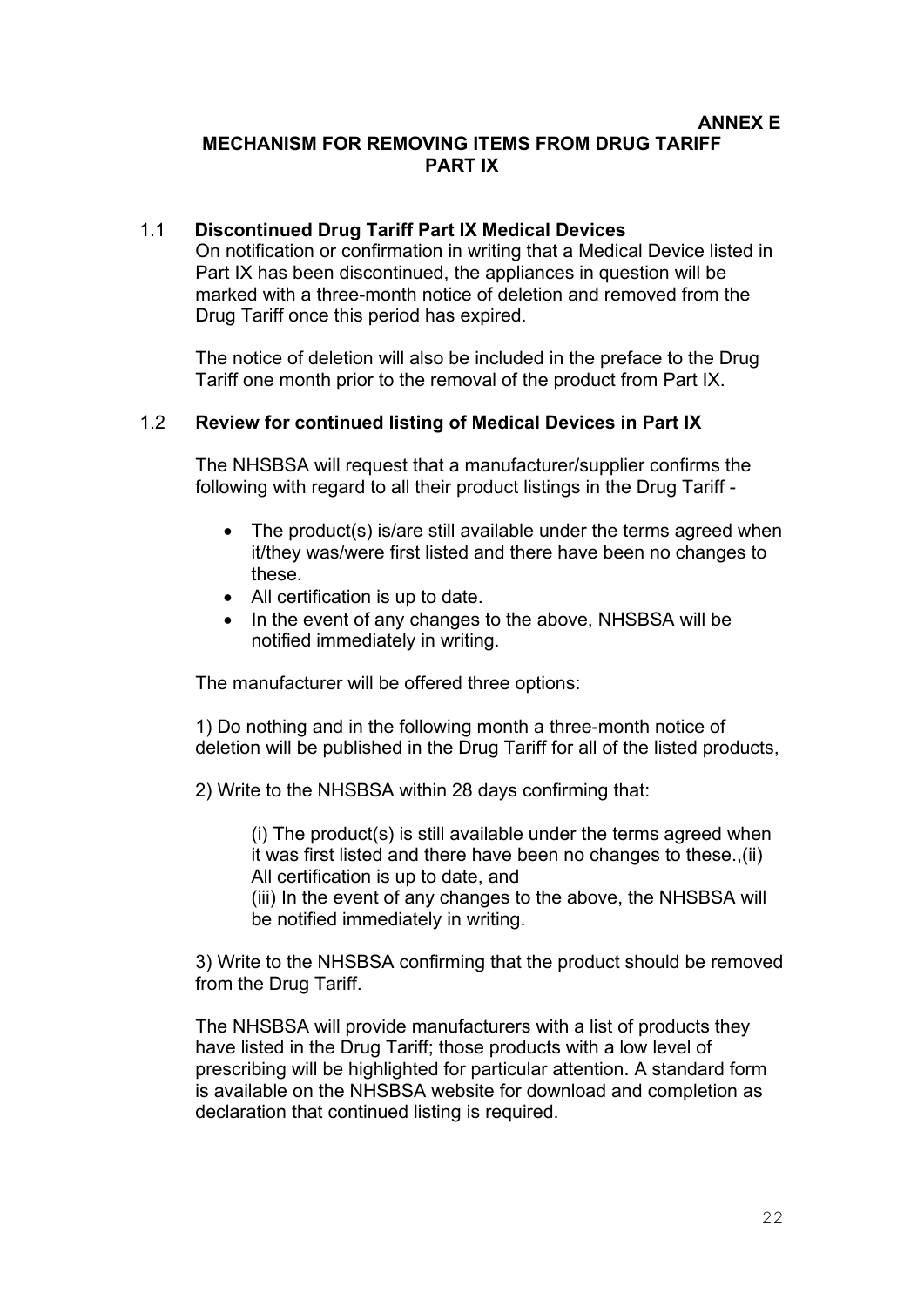In the event of the manufacturer being either -

a) unable to comply with the conditions of listing in Part IX of the Drug Tariff, or

b) failing to return a completed declaration form within the specified time period,

the affected product(s) will be marked with a three-month notice of deletion and once this period is completed, future listing of the products will require submission and approval of a new application for Part IX of the Drug Tariff.

#### 1.3 **Medical Devices included under a generic category**

Some medical devices can be prescribed if they meet the technical specification for a generic category and these products are not listed by their brand name e.g. Absorbent Cotton BP 1988 and Gauze Swab Type 13 Light BP 1988, Sterile. NHS Prescription Services will inform the DHSC if no medical devices have been prescribed under the generic category on prescription form FP10 in the previous twelve calendar months.

Following a period of 28 days the generic category will be marked in the next edition of the Drug Tariff with three months' notice of deletion. The notice of deletion will also be included in the preface one month prior to removal from the Drug Tariff.

#### 1.4 **Appeal procedure**

There will be no formal appeal procedure. Manufacturers and suppliers will use the application procedure to reapply for a product to be listed in the Drug Tariff Part IX if this is appropriate.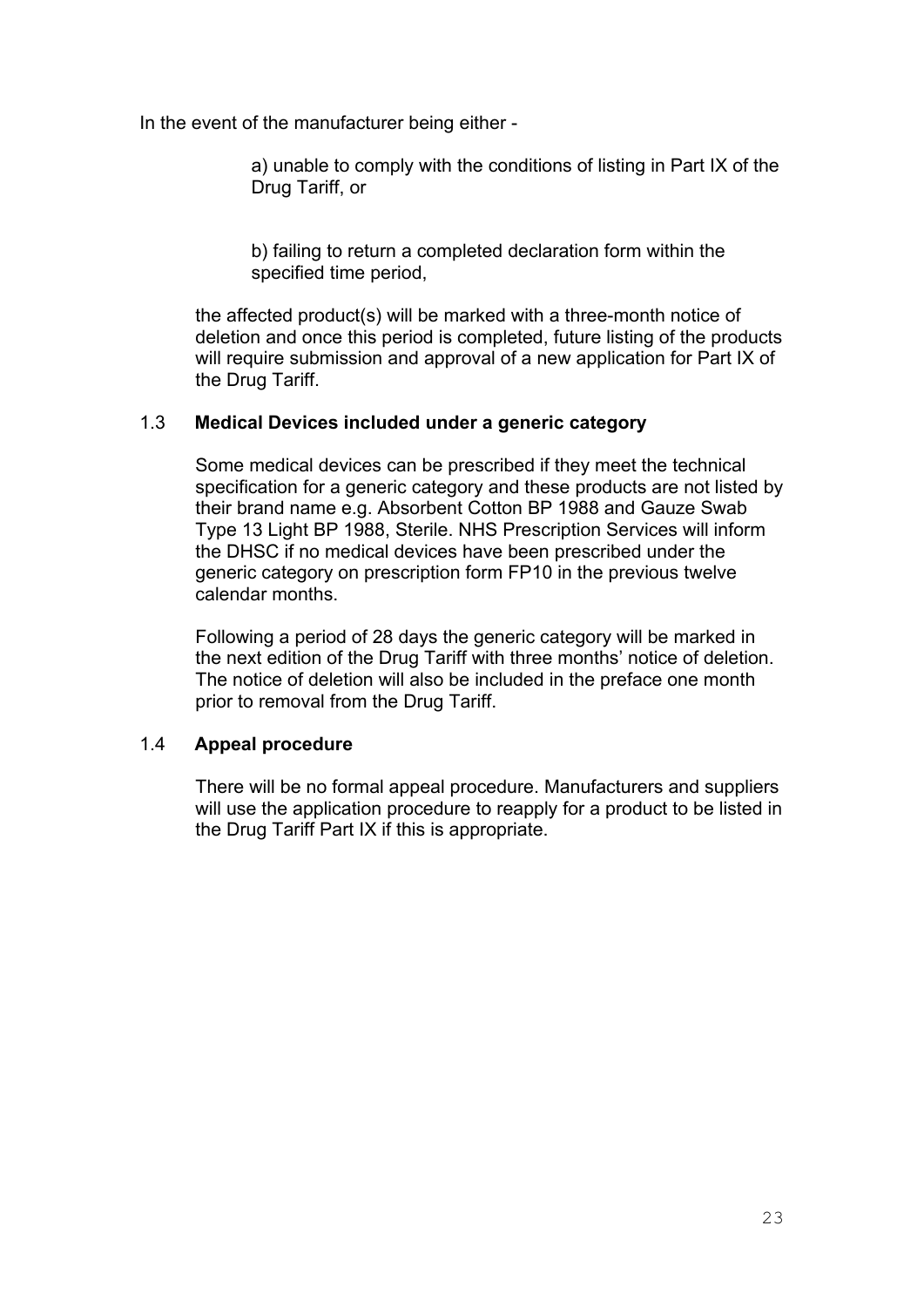### **ANNEX F**

# **TRADE ORGANISATIONS**

#### **ABHI**

Association of British Healthcare Industries www.abhi.org.uk Tel: +44 (0)20 7960 4360 Email: [enquiries@abhi.org.uk](mailto:enquiries@abhi.org.uk) 

#### **BHTA**

The British Healthcare Trades Association www.bhta.com Tel: +44 (0)20 7702 2141 Email: [info@bhta.com](mailto:info@bhta.com)

# **BIVDA**

British In Vitro Diagnostics Association www.bivda.org.uk tel: 44 (0)8456 188 224 email:enquiries@bivda.co.uk

#### **SDMA**

www.dressings.org.uk/ E-mail : [sdma@dressings.org.uk](mailto:sdma@dressings.org.uk)

#### **UTA**

Urology Trade Association https://urologytradeassociation.com Email: uta@whitehouseconsulting.co.uk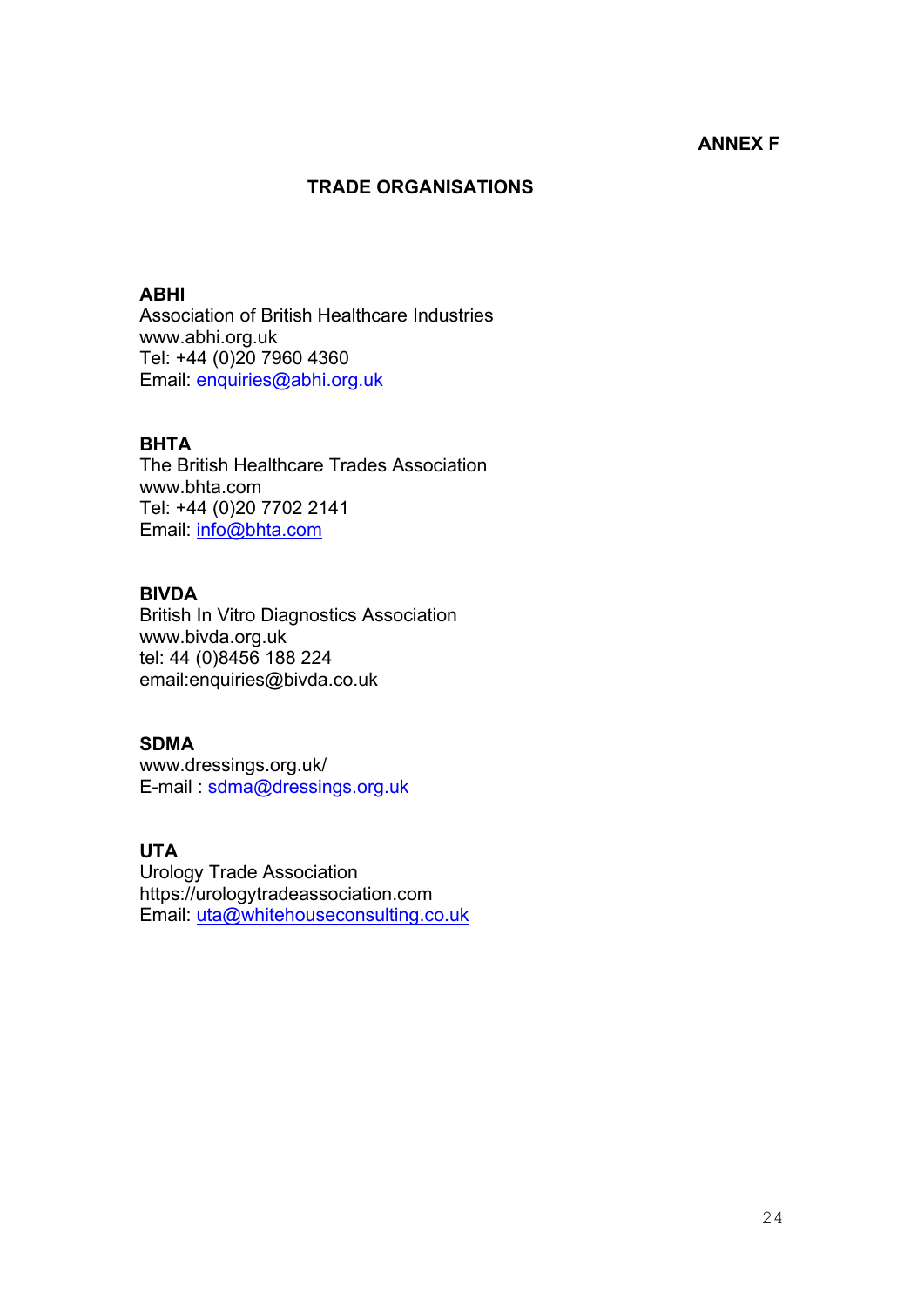# **Frequently asked questions**

# **DT1A Form**

# **Q1***. What information is required for the general description of the product?*

We require a brief description of the main indicated uses for the device. If it is a cream, ointment, eye or ear drop we need to know the main ingredients and whether the product complies with any standards (e.g British Pharmacopoeia).

# **Q2.** *What price and order codes should be provided?*

The prices listed in the Drug Tariff are the trade price excluding VAT. The price applied for should not be the retail price or greater because this would not meet the requirement of being good value for the NHS to fund. Pharmacists are reimbursed the listed price by NHS Prescription Services when they supply the device. When the price in the Drug Tariff is for a single unit but the product comes in larger packs e.g. dressings, the unit price should be provided. The pack size for these products should also be provided. The code numbers should be the manufacturer's code for the product if it has one.

These are not always listed in the Drug Tariff, please refer to the category you are applying for. We will also require the GTIN (barcode) of the product(s) if it is not custom made.

We don't require you to provide us with the PIP codes for the products. If you require a PIP code, please contact the Chemist & Druggist.

#### **Q3.** *Does my price have to include postage and packaging?*

If the medical device is suitable for listing in Part IXA (and is not a catheter) or Part IXR, the price must include any postage costs. The listed price is the price that the dispensing contractor is reimbursed for providing the product to the patient. Unlike for medicines, pharmacy contractors do not have to provide a medical device if to do so is not part of their usual business. This means that if they are likely to be out of pocket as a result of supplying the device, they could refuse to provide it to the patient thus resulting in some inconvenience. If, however the product is to be listed in Part IX A Catheters, Part IX B or C, the contractor is able to claim out of pocket expenses.

#### **Q4.** *What information is needed regarding the CE/UKCA marking?*

The DT1A form must be completed for all applications, and then the appropriate DT1B form should be chosen depending on how the medical device has been registered. Both forms need to be signed with a handwritten digitally uploaded signature from an identified senior person in the company. We require copies of the relevant certificates as detailed in the DT1B form. As both CE marked and UKCA marked products are accepted in the UK until June 2023, you should take care to ensure you use the form which correctly relates to your product. Please refer to the [MHRA website](https://www.gov.uk/topic/medicines-medical-devices-blood/medical-devices-regulation-safety) for the latest advice.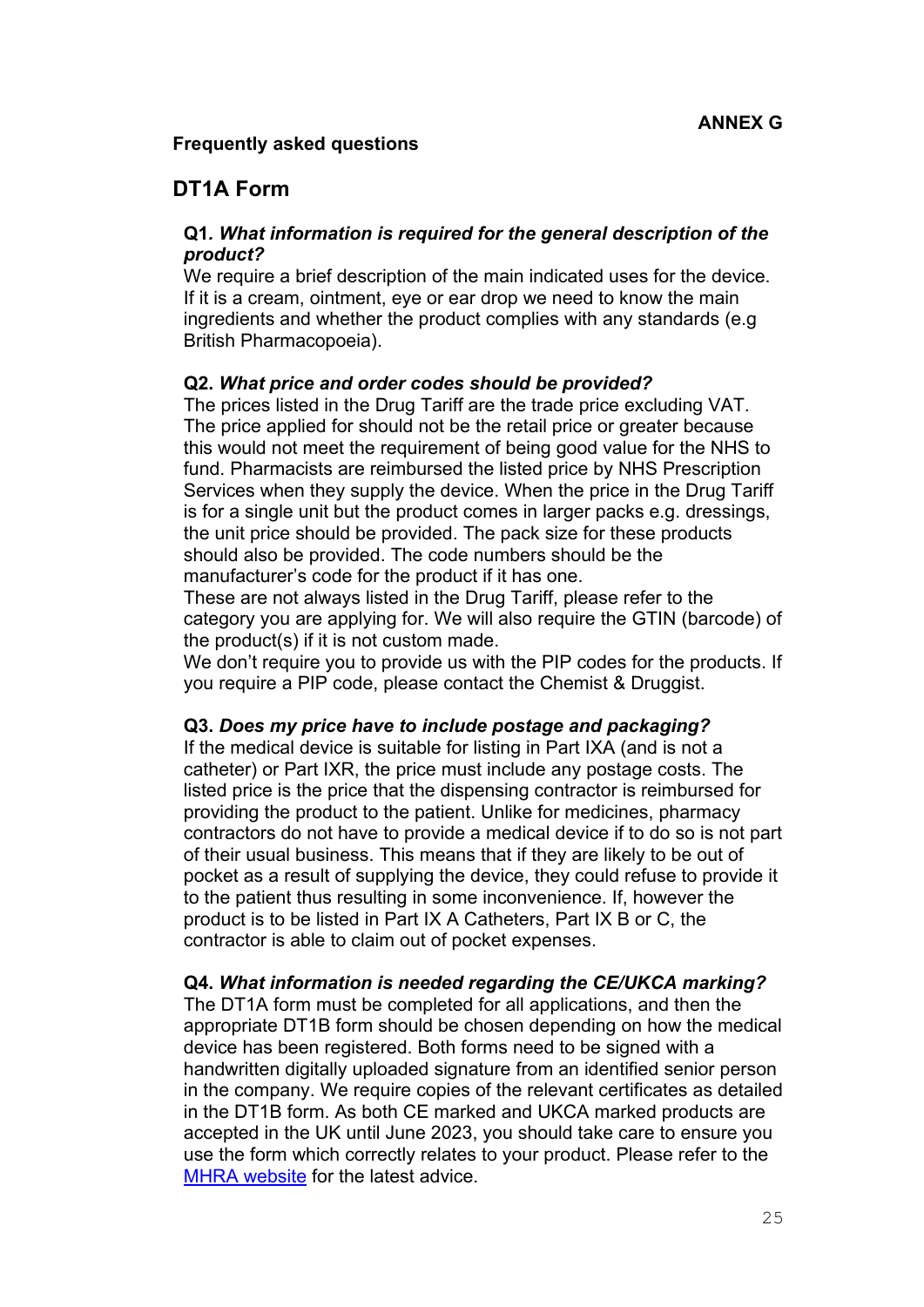# **Q5.** *What details are required to fulfil the information required for 'Clinical demand'?*

We require you to state the estimated patient population for the type of product you are applying for e.g. if your product is an insulin pen you need to give an estimate of how many diabetic patients are likely to need to use the pen. We also require you to provide what your current or estimated sales figures will be for your product and what percentage of the market you expect to gain.

# **The Assessment Process**

# **Q6.** *What happens in Stage 1 of the process?*

Stage 1 is all about getting the information on the forms correct and complete, and sending in the correct certificates to fulfil the criterion of 'safety and quality'. If the forms are incorrect, you will be told what is wrong, and asked to resubmit the entire completed form and certificates again. Nothing will be kept on our systems in such circumstances, and information cannot be added to by the BSA or 'corrected'. We will reply to this submission within 5 working days. Please do not supply photographs or samples before being specifically asked to do so.

# **Q7.** *What happens in Stage 2 of the process?*

Once we are happy that the information is complete and correct you will be asked to send in the digitally signed forms, and also advised on the photographs and PDFs of packaging we require. At this point you should also send in any supporting evidence for clinical and cost effectiveness. If your submission is particularly large, you can request to upload the application on our secure file share site. For security reasons, we cannot download from a third-party site but please email [nhsbsa.pixie@nhsbsa.nhs.net](mailto:nhsbsa.pixie@nhsbsa.nhs.net) for details of our own system.

#### **Q8.** *How do I provide a signature?*

We need the handwritten signature of an identified, responsible person in the company, and this should be scanned or digitally uploaded onto the forms and be duplicated as printed text.

#### **Q9.** *What photographs/samples do I need to provide?*

You will be advised at the time of application, but usually photographs will be sufficient. These should show the device from all angles, both packaged and unpackaged with CE/UKCA markings clearly shown. Generally, we will require photographs of the product if it is similar to other products, and will possibly need to see a sample if a new category is being requested, and we agree in principle to this request.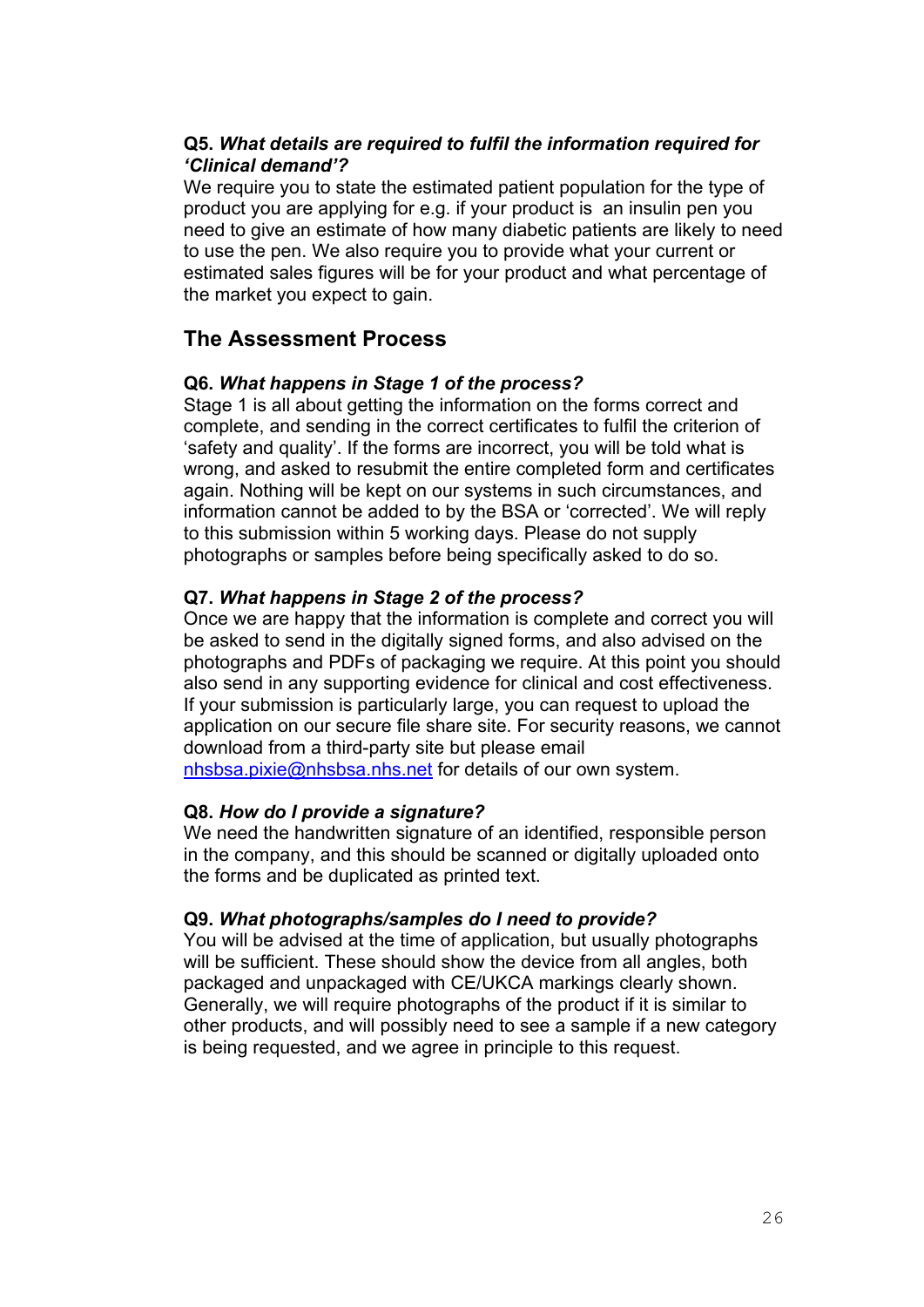#### **Q10.** *I don't understand what is being asked of me, and I am being asked for further evidence, can I phone or email and ask for advice?*

NHS Prescription Services cannot provide a high level of support to applicants because they are acting in the role of assessors and so have to remain impartial and independent of the applicant and their submission. The Drug Tariff Part IX Forum can provide advice, please email [drugtariff@bhta.com.](mailto:drugtariff@bhta.com) Alternatively, there are consultants in the field who may be able to help. If NHS Prescription Services feel that a meeting is necessary help them understand the product, they will contact the applicant. All correspondence is conducted using email so that files contain a complete audit trail of the application. There may be several email exchanges to this effect until the assessor considers they have all the information to take to a review meeting.

#### **Q11.** *How long does the application process take?*

We acknowledge receipt of your initial application form within 5 working days of receiving it, and the signed form with photographs/samples and any further evidence within 15 working days. The progress of the application can be tracked using the date on the confirmation email and visiting our website. Once the assessment has started, the applicant will receive email updates on progress. The timeline to final preparation for formal review is dependent on overall workload, and turnaround time by the applicant.

#### **Q12.** *How will I be told of the outcome of a review meeting?*

You will be notified by email of the outcome of a review meeting. If this review meeting has been successful an email will be sent to you from the PIXIE email box and will contain a PDF mock-up of the Drug Tariff entry, and the offer of a month for listing. You will be asked to confirm that the product is available, for the GTIN codes, and to check the PDF. Please check the PDF mock-up *very carefully* – this is how the entry will appear in the Drug Tariff, and on the Dictionary of Medicines and Devices (dm+d) which feeds into prescribing and dispensing systems. The applicant is responsible for the accuracy of this.

#### **Q13.** *What happens if I am unable to provide the information?*

You will usually be given the option of withdrawing the product from the process if the assessor indicates that they will be recommending to the reviewers that it does not fully satisfy the three criteria for listing. If however, you prefer for it to be reviewed, and the reviewers agree with the assessor, you will receive a minded-to-reject letter which will outline the reasons for refusal. These will have already been highlighted as deficiencies by the assessor, and you will have been given the opportunity to provide the missing information. You will have an option to provide the information within 28 days or to say how you will address the requirements and the expected timescale (which will usually be within three months). If neither of these can be met, you will receive a letter rejecting the application. You are free to make another application when the information is available.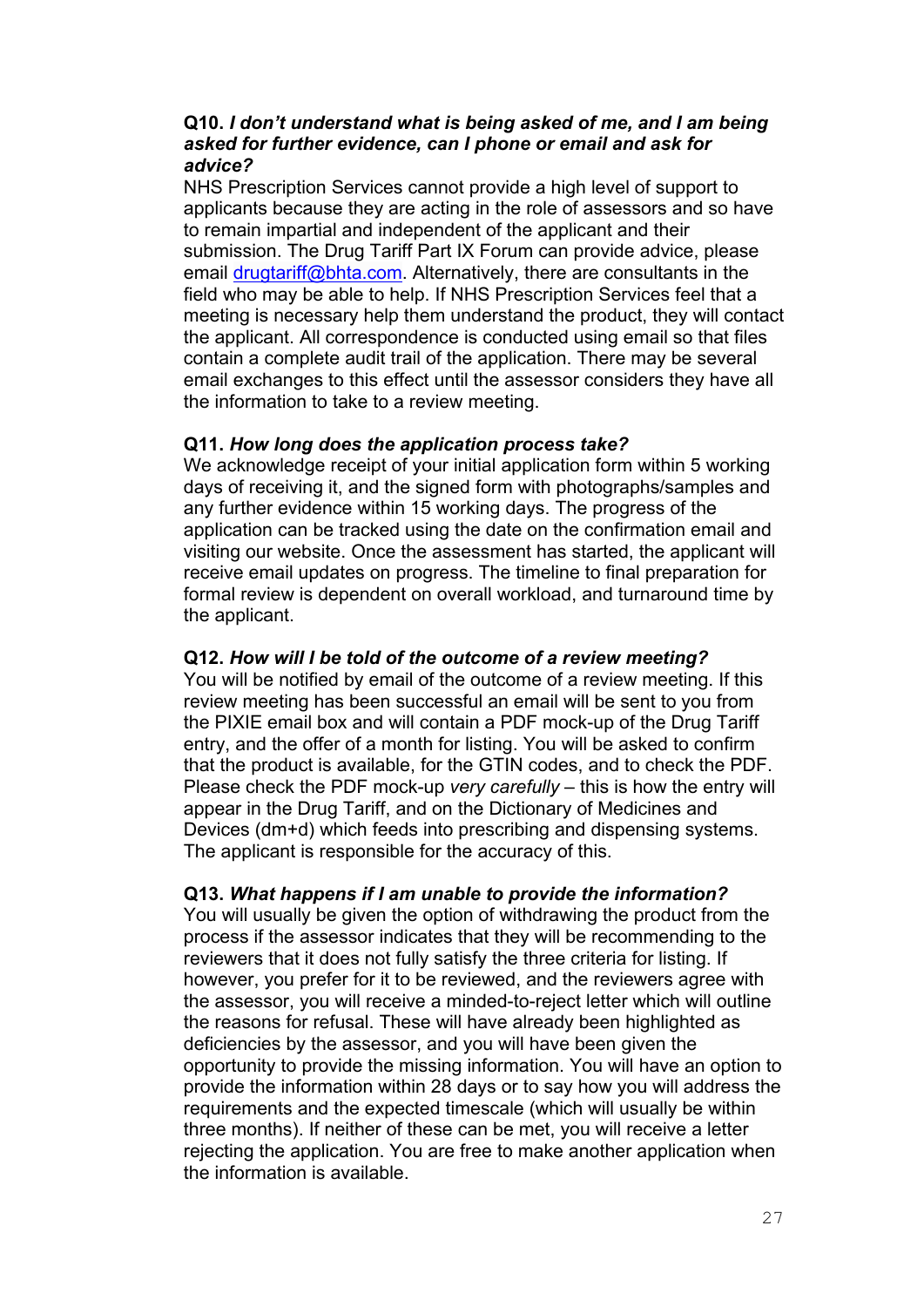# **After Approval**

#### **Q14.** *Can I hold an application back after it has been approved if supplies are not available?*

An application should not be made in 'anticipation' of supplies being available because you have signed to say that they are available. This is also unfair on applicants who have products ready to be made available on prescription. However, we recognise that sometimes there are other unforeseen problems with distribution and we will hold an approved application open for up to 6 months but during this time no changes can be made to the agreed terms of listing.

#### **Q15**. *I am a manufacturer of a medical device and use a distributer of my medical device who 'owns' the listing. I want to change my distributer but do not want to lose the Part IX listing, what do I need to do?*

You need to send the NHSBSA a letter from the original distributor to say they are no longer going to be distributing the medical device in the UK from a stated date. We also need a letter from the new distributor to say that they will be taking the distribution over from a stated date (which should leave no 'gap' between the two dates). If the manufacturer is the 'owner' of the listing and made the original application, there is no need to inform the NHSBSA of a change of distributor.

### **Q16***. What do I do if I have supply problems with a Part IX listed device?*

If you are aware that there are supply issues with a medical device listed in Part IX, you must notify the NHSBSA about this as soon as possible. If this is a temporary issue, this can be indicated in the Drug Tariff, and dispensing contractors will be asked to contact you directly for updates. If the supply is likely to last many months we will discuss the options with you.

#### **Q17.** *My Part IX listed device has been improved with different features, but I do not want to change the price of it, do I need to let the NHSBSA know?*

You should let us know of any changes to your product on the DT3 form. Staff will assess what, if any, changes need to be made to the listing. If the changes are deemed to be 'substantial' enough that it should be considered a new product, you will be asked to submit a new application. You will need to allow time for this to be assessed and will need to build this into your plans.

#### **Q18. What do I do if the product codes are changing but my product is not changing?**

If the product codes are not listed in the Drug Tariff you do not need to do anything.

If product codes are listed, you need to notify us as soon as possible and at least 2 months before the new product codes are available in the supply chain. We will need to annotate products with the old codes with